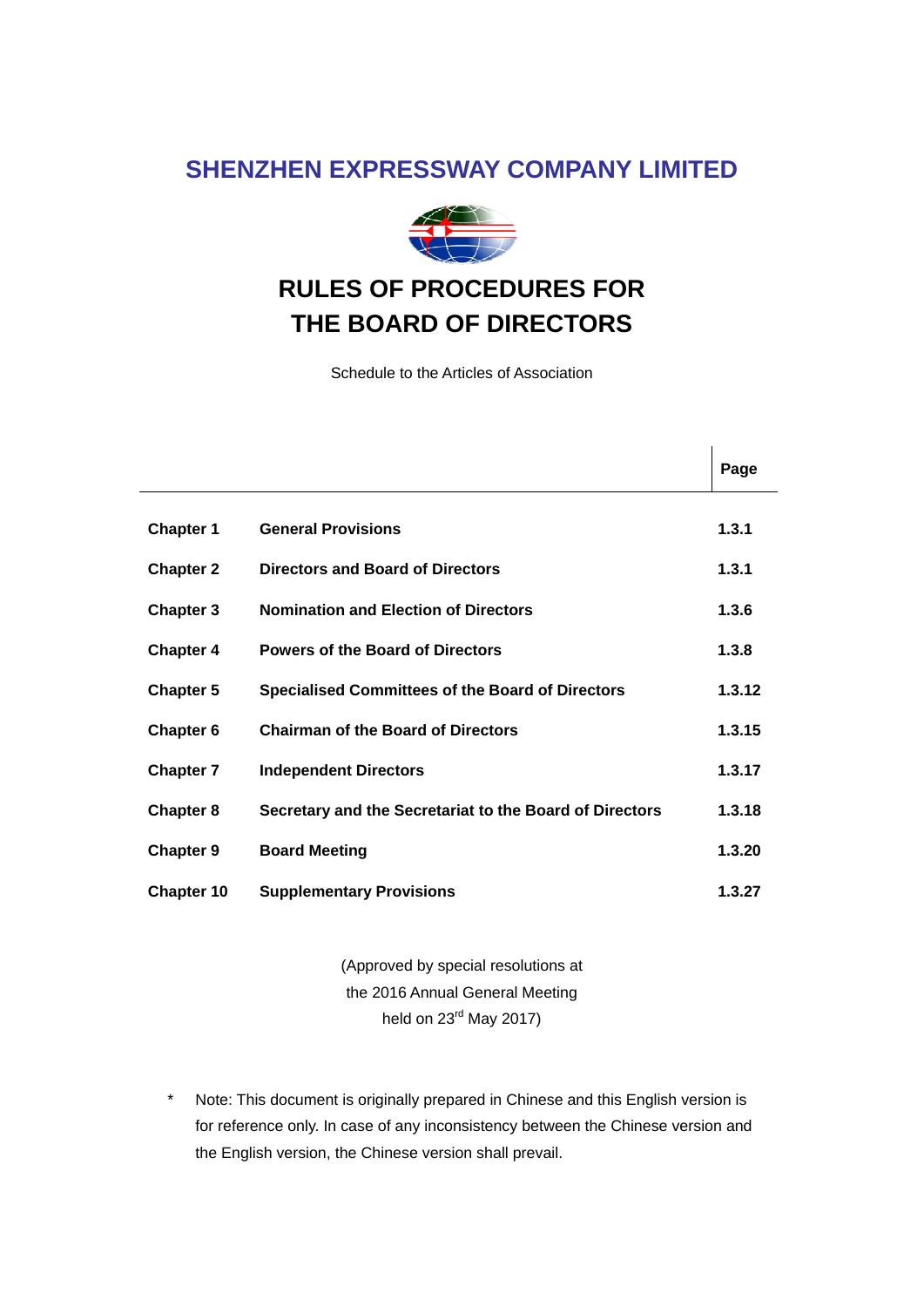#### **Chapter 1 General Provisions**

- Article 1 These rules of procedures for the board of directors of Shenzhen Expressway Company Limited are formulated in accordance with the Company Law, the Securities Law, the Rules Governing the Listing of Securities on the Hong Kong Stock Exchange, Listing Rules of SSE and the articles of association of the Company, and with reference to the relevant laws of the State and local governments, to modernise the Company's corporate systems and to enhance the structure of the Company's corporate governance.
- Article 2 The objective of these rules is to further specify the functions and powers of the board of directors of the Company, to govern its work procedures and conduct, to ensure the responsibilities of the board of directors are strengthened, to ensure legality of the their exercise of powers, performance of duties, assumption of obligations, to bring in the decision-making function of the board of directors in the Company's management into full play and to realise the regulation of the work of the board of directors.
- Article 3 The Company has established the board of directors in accordance with laws. The board of directors is entrusted by the shareholders' general meeting to be responsible for managing and operating the Company's legal person assets and be accountable to the shareholders' general meeting.

#### **Chapter 2 Directors and Board of Directors**

- Article 4 The directors of the Company shall be natural persons who may or may not hold shares of the Company.
- Article 5 The directors are appointed and removed by the shareholders' general meeting with tenure of office of three years, which term is renewable upon re-election. The independent non-executive director of the Company shall not remain in office for more than six years in total.

For the motion in relation to the election of directors approved at the shareholders' general meeting, in case of the election of new session of the board of directors, the tenure of office of the newly appointed directors will commence on the next day after the end of the tenure of office of the last session of the board of directors; in other cases, the tenure of office of the newly appointed directors will commence upon the closing of the shareholders' general meeting.

The tenure of the office of the directors will commence on the date of appointment and end on the expiry of the session of the board of directors. In the event that it fails to elect new directors before the end of the tenure of office, the existing directors shall perform their directors' duties pursuant to laws and regulations and the requirements under these Articles of Association before the new directors have been elected.

Article 6 The board of directors of the Company shall comprise twelve members, at most seven of them are nominated by the promoters of the Company; at least four of them are independent directors.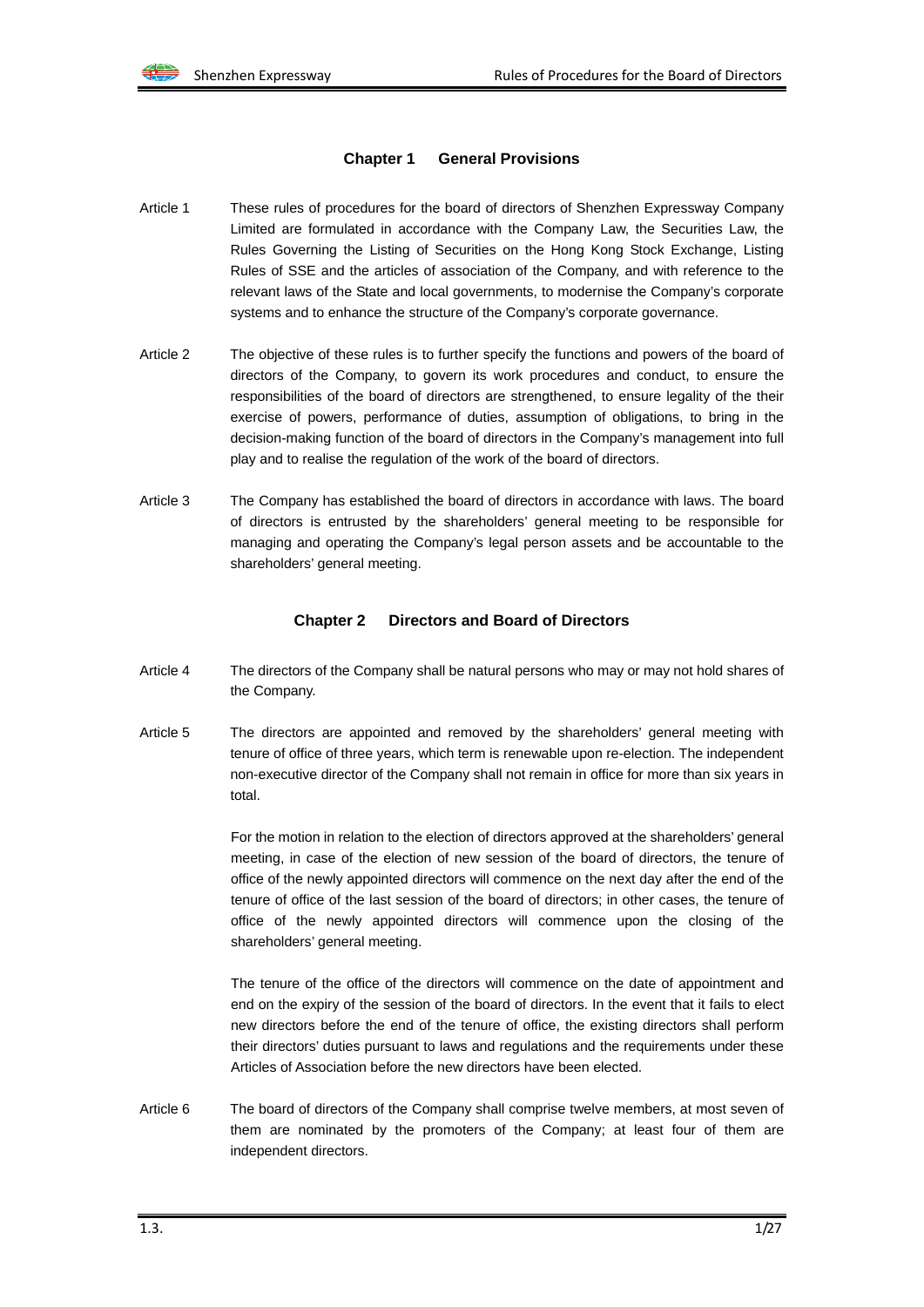- Article 7 Directors who have taken specific position of operation and management in the Company shall be executive directors, which include the chairman whose main office is in the Company and directors that act as the senior management or other important management positions. The number of executive directors shall not exceed half of the total number of directors of the Company.
- Article 8 The basic qualifications and requirements of the directors are as follows:
	- Basic Requirements being tertiary educated or above with over 10 years working experience and being famous or successful in one of the professional areas with sufficient time and energy to discharge the duties and responsibilities of the directors;
	- 2. Industriousness and Righteousness being honest, faithful and responsible with good character and work ethics and willing to act in accordance with the decisions of the board of directors and to take responsibility of his own actions;
	- 3. Teamwork being able to cooperate with and listen to others, willing to give constructive opinions in open discussions;
	- 4. Industry Knowledge being knowledgeable in infrastructure construction and investment; and have a good grasp of the current situation of the industry and its future trends;
	- 5. Management Know-how being able to apply basic knowledge in corporate management and operations into actual situation;
	- 6. Financial Acumen being able to read balance sheet, profit and loss account, cash flow statement, and familiar with financial ratios and necessary indices for comparing results of the Company;
	- 7. Crisis Management being able to understand crisis normally faced by the Company and to master basic crisis management techniques;
	- 8. Analysis and Judgment being able to conduct overall analysis on the key and material matters of the Company and to make independent, thoughtful and mature judgment;
	- 9. Comprehension and Communication Ability being able to understand the meaning and intention as expressed by other people, to unequivocally express his own view and to offer inspiring insights to each other;
	- 10. any other qualification requirements as stipulated in relevant regulatory documents.
- Article 9 Any person being in the circumstances of barring from being a director specified in the Company Law, being prohibited from serving as a market participant by China Securities Regulatory Commission and being prohibited from serving as a director by the rules of any other regulatory institutions as promulgated from time to time and such prohibition not having been lifted shall not serve as director.

The independent directors shall also comply with the independence requirements relating to independent director as promulgated from to time to time by China Securities Regulatory Commission and the Hong Kong Stock Exchange.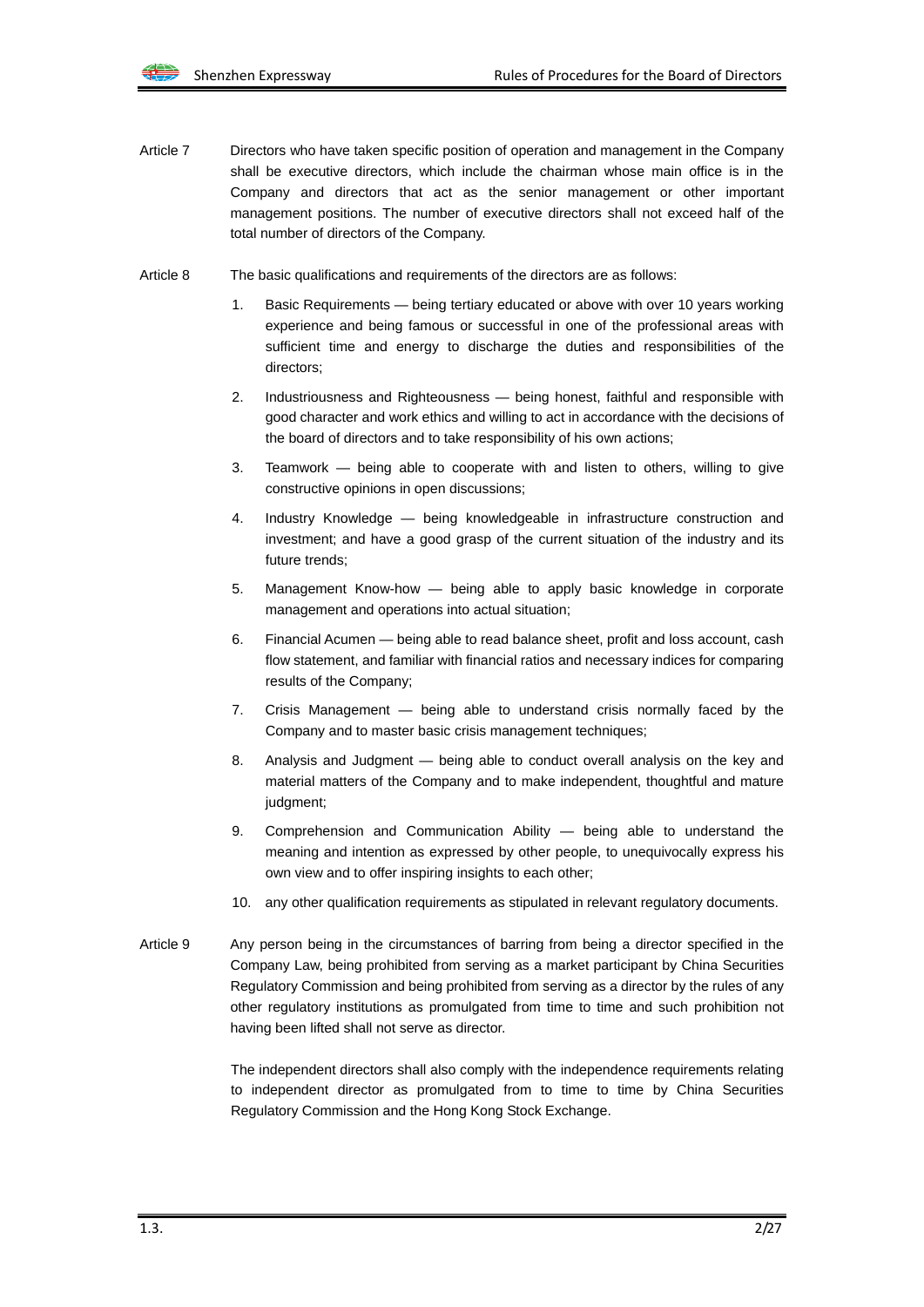- Article 10 The directors elected shall sign the Directors' service contracts with the Company. They shall also sign and deliver related written documents as required by the relevant stock exchanges.
- Article 11 After the appointment of and change of director, the secretariat to the board of directors shall prepare a new specimen signature and lodge the relevant forms to the Hong Kong Companies Registry, the SSE and the authority in charge of industrial and commercial registration of companies within the prescribed period.

In strict compliance with the relevant laws and regulations, a director can be removed before expiration of his/her term by an ordinary resolution of shareholders' general meeting (any claims which the director may raise in accordance with his/her contract with the Company will not be affected). The first term of a newly appointed director will expire upon expiration of the term of the board of directors as a whole.

- Article 12 A director who fails to attend the board meetings in person nor authorise another director to attend the meetings on his/her behalf for two consecutive times shall be deemed as not performing duties and the board of directors shall propose to the shareholders' general meeting for removing such director.
- Article 13 A director may resign by submitting a written resignation to the board of directors before expiration of his/her term. The resigning director shall submit written report to the board of directors.
- Article 14 If the number of directors falls below the minimum number required by laws as a result of the resignation of a director, the board of directors shall hold an extraordinary general meeting to elect a new director to fulfill the vacancy as soon as possible. The existing director shall perform his/her director's duties pursuant to laws and regulations and the requirements under these Articles of Association before a new director takes office.
- Article 15 Any resignation and change of directors shall be notified to the stock exchange where the shares of the Company are listed and disclosure obligations shall be fulfilled in accordance with relevant requirements. In the event of resignation or removal of an independent director, the Company shall promptly notify the reasons of such resignation or removal to the stock exchanges where the shares of the company are listed.
- Article 16 A director who resigns without permission prior to the expiration of his/her term shall be liable to compensate the Company for any losses arising therefrom.
- Article 17 The directors shall be entitled to the following rights:
	- 1. to attend meetings of the board of directors and exercise their voting right thereat;
	- 2. to understand the operations and financial status of the Company;
	- 3. to understand their responsibilities as a director of a listed company and to be provided regularly by the secretary to the board of directors with the relevant and latest information published by regulatory authorities;
	- 4. the independent director has the right to exercise other rights empowered by laws and regulations or regulatory rules, in the case of an independent director who is required to provide an independent opinion or perform other duties, the independent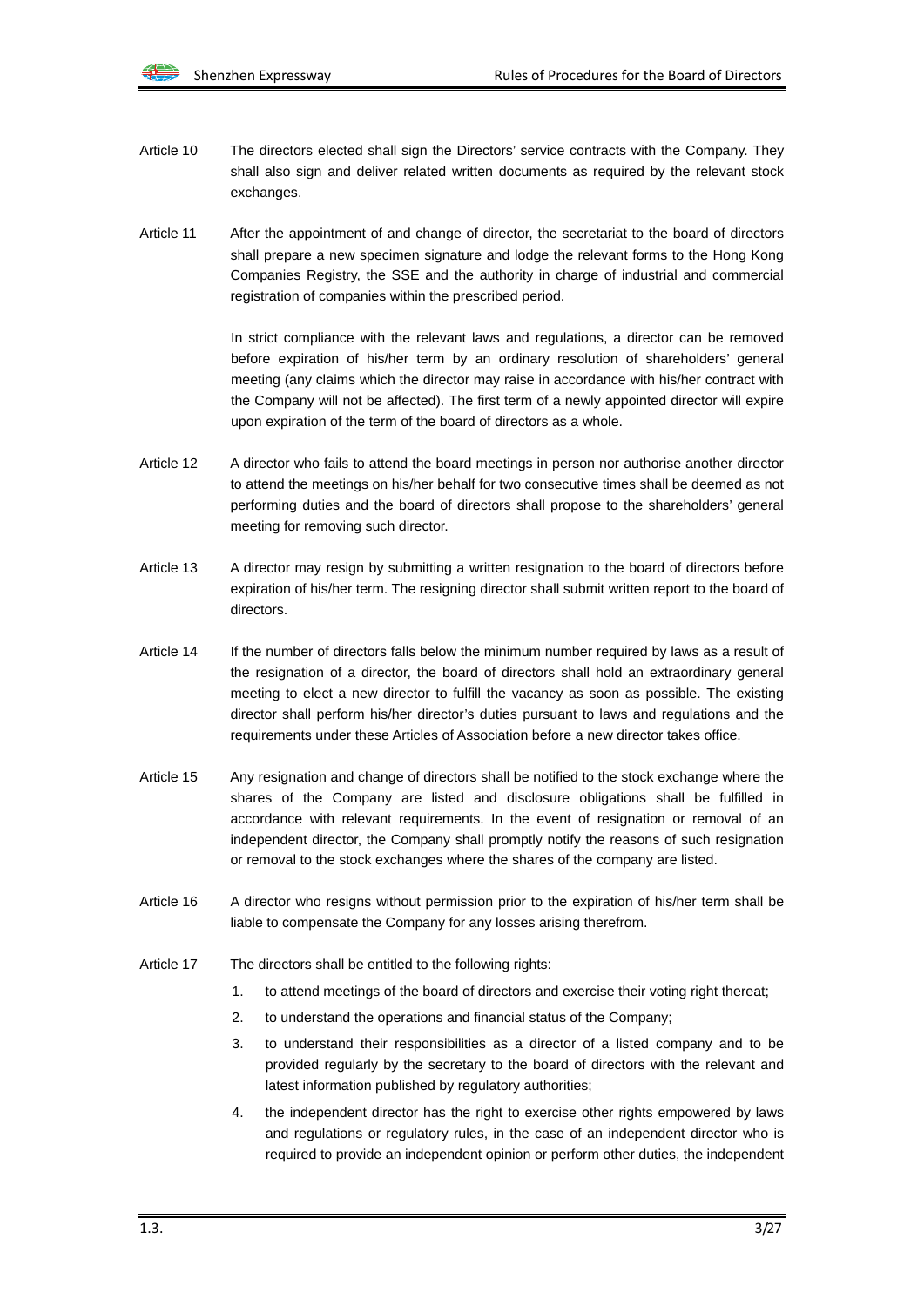director can request to consult independent professional institutions for advice at the expense of the Company;

- 5. to act for and on behalf of the Company in accordance with these Articles of Association or by authorisation of the board of directors;
- 6. to deal with the business of the Company in accordance with these Articles of Association or by authorisation of the board of directors;
- 7. without contravention to these rules, to take other positions or professional office when required by duties:
- 8. other rights and duties granted at shareholders' general meeting or stipulated in these Articles of Association.
- Article 18 In discharging his/her duties, each of the directors shall adhere to the principle of fiduciary and shall not put himself/herself in a position where his/her own interests and his/her obligations may conflict. The principle includes but not limited to discharging the following obligations:
	- 1. to act honestly in the best interests of the Company and shareholders as a whole rather than to consider only the interests or intentions of the shareholders he/she represents;
	- 2. to exercise powers within, and not to exceed the scope of, his/her authority;
	- 3. to exercise the discretionary power vested in him/her personally and not to be manipulated by others; no discretionary powers shall be transferred to other persons without the permission of laws and regulations or the informed consent of the shareholders' general meeting;
	- 4. to treat the shareholders of the same class equally and to be fair to the shareholders of different classes;
	- 5. unless otherwise provided in these Articles of Association or with the approval granted with the informed consent of the shareholders' general meeting, no contract, transaction or arrangement shall be entered into with the Company;
	- 6. no property of the Company shall be used in any manner for private benefit without the informed consent of the shareholders' general meeting;
	- 7. not to use his/her authority to accept bribes or other unlawful income and not to deprive the Company in any manner of its property, including but not limited to opportunities beneficial to the Company;
	- 8. not to accept commission in connection with the transactions of the Company without the informed consent of the shareholders' general meeting;
	- 9. to observe these Articles of Association, to perform his/her duties faithfully, to protect the interests of the Company, and not to obtain personal benefits by using his/her position and authority in the Company;
	- 10. not to compete in anyway with the Company without the informed consent of the shareholders' general meeting;
	- 11. not to embezzle the funds of the Company or to lend the funds of the Company to others; not to deposit the assets of the Company in accounts opened under his/her own name or the name of other persons; not to use the assets of the Company as security for the liabilities of the shareholders of the Company or other personal liabilities:
	- 12. unless otherwise permitted by informed consent of the shareholders' general meeting, no confidential information of the Company acquired during his/her term of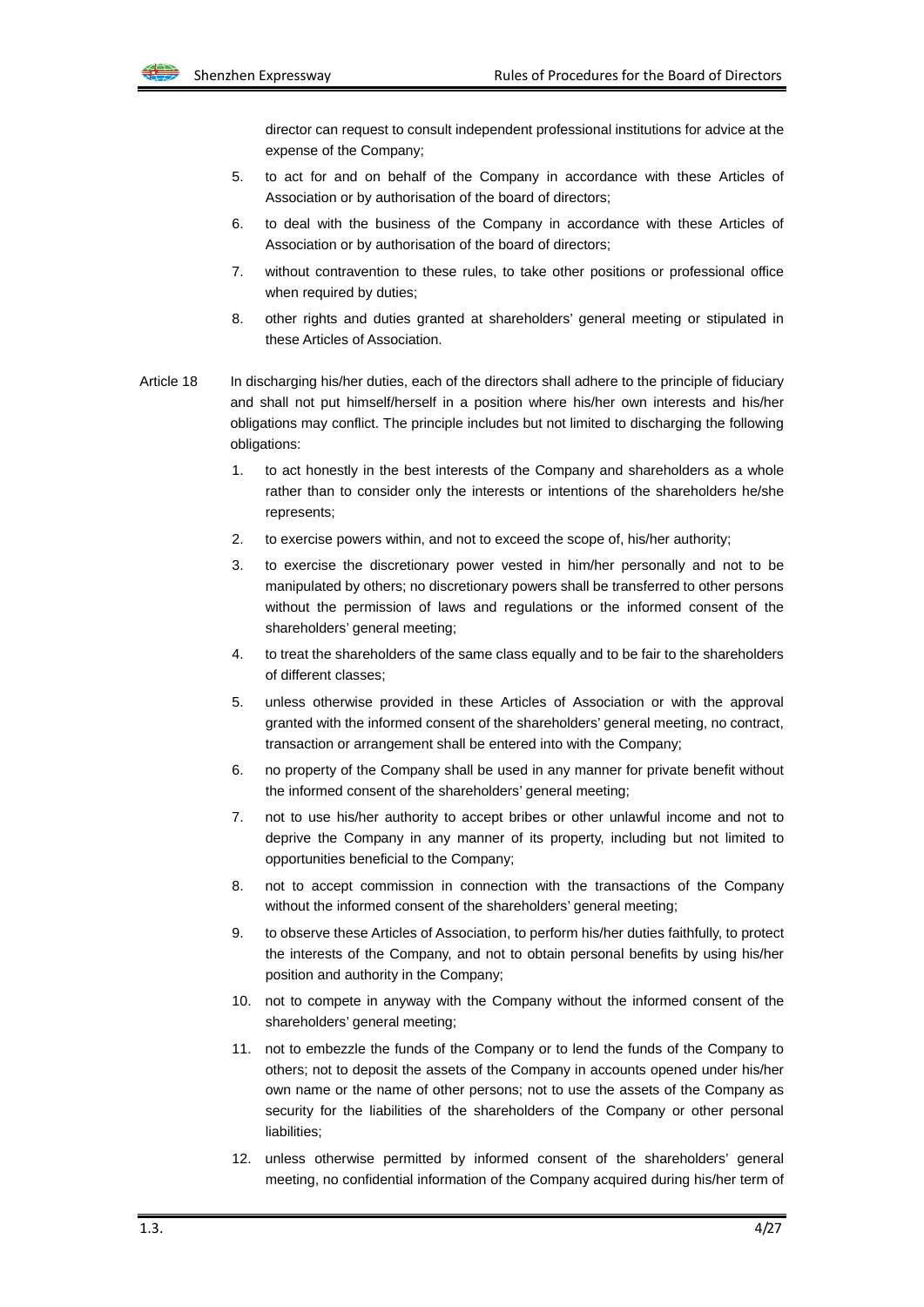office shall be disclosed, even if the purpose is to serve the interests of the Company, no such information shall be used; however, such information may be disclosed to a court of law or other governmental supervisory authorities if such disclosure is in the public interest or in the interests of such director or is required by laws;

- 13. not to exploit the personal rights of shareholders, including but not limited to distributions rights, voting rights, but excluding the proposed reorganisation of the Company approved by the shareholders' general meeting in accordance with these Articles of Association;
- 14. not to use his/her authority or persuade other directors and senior management for placing his/her relatives or friends in an important position or a senior management position of the Company.
- Article 19 Directors of the Company shall have the following fiduciary duties to the Company:
	- 1. to exercise the authorities conferred by the Company carefully, seriously and diligently, in order to ensure that the business activities of the Company comply with the laws and regulations of the State and various economic policy requirements. The business activities cannot exceed the scope of activities specified by the business licence;
	- 2. to acknowledge the operation style, the operation and management situation, the activities and development of the business of the Company, to investigate positively and acquire information and materials which are necessary to the decision-making;
	- 3. to attend the meetings of the board of directors and the meetings of the committee which he/she is a member on time and participant in the meeting positively, to make contributions through his/her techniques, professional knowledge and different backgrounds and experiences;
	- 4. to attend the shareholders' general meeting and understand the shareholders' opinions fairly;
	- 5. to make positive contributions to the strategy and policy of the Company by providing independent, constructive and reasonable opinions;
	- 6. to sign confirm opinions on the periodical reports of the Company; to make sure that the information disclosed is true, accurate and complete;
	- 7. to provide the relevant information and materials to the supervisory committee truthfully and not to obstruct the exercising functions and power of the supervisory committee or the supervisor;
	- 8. other fiduciary duties stipulated in the laws and regulations and these Articles of Association.
- Article 20 The directors shall not cause the following persons or bodies ("associates") to do what he/she is prohibited from doing:
	- 1. the spouse or minor children of that director;
	- 2. a person acting in a trustee capacity of that director or any person referred to in paragraph 1 above;
	- 3. a person acting in the capacity of a partner of that director or any person referred to in paragraphs 1 and 2 above;
	- 4. a company in which that director solely, or jointly with one or more persons referred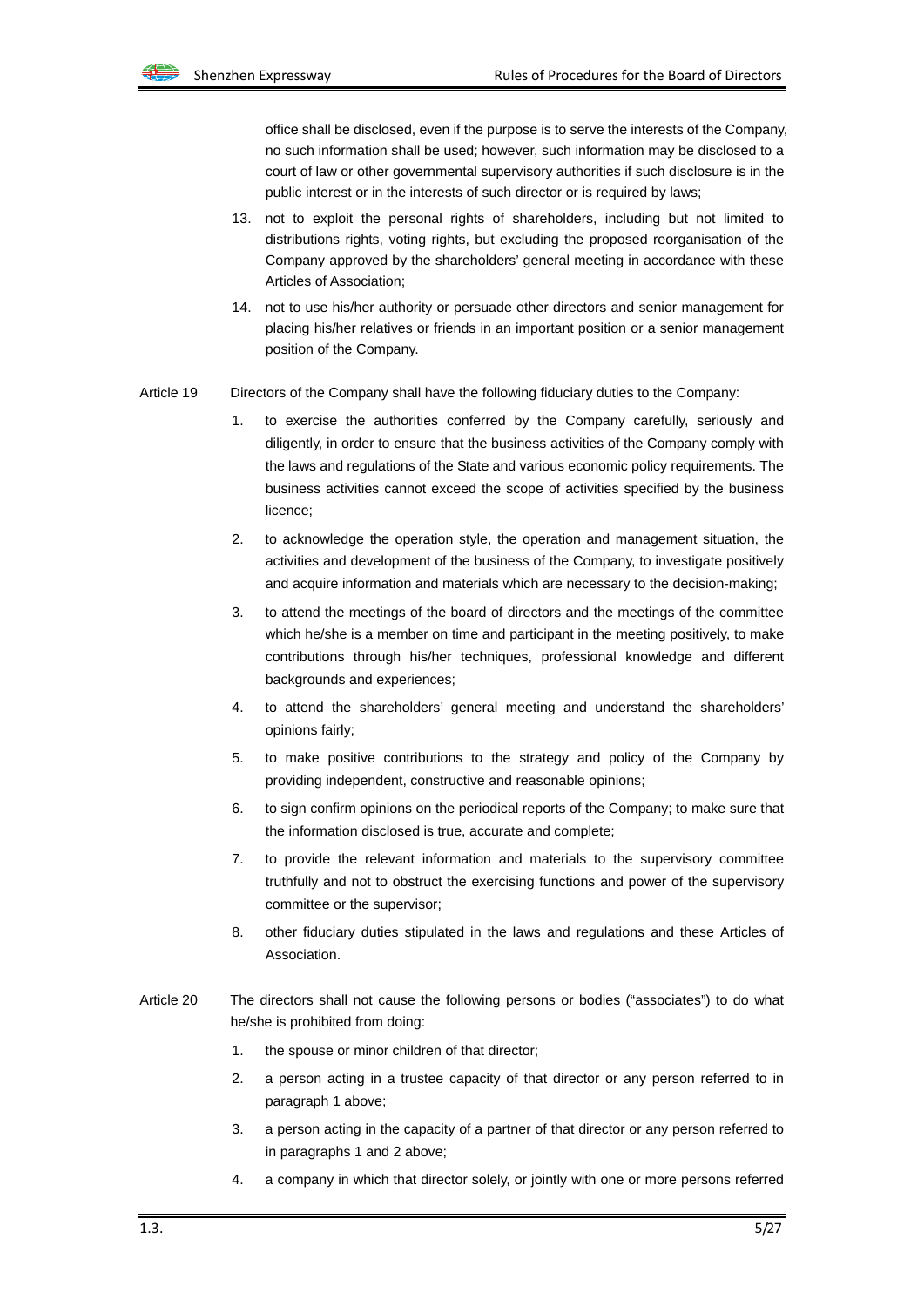

to in paragraphs 1, 2 and 3 above or jointly with other directors, supervisors, president and other senior management, has/have a de facto controlling interest;

- 5. the directors, supervisors, president and other senior management of the controlled company referred to in paragraph 4 above.
- Article 21 The fiduciary duties of the directors do not necessarily cease upon expiry of his/her term of office. The obligations to keep the commercial secrets of the Company confidential shall survive the expiry of his/her term of office. The continuance of the other obligations shall be determined on a fair basis depending on the length of the time between its occurrence and his/her departure from office and the circumstances and conditions under which the relation with the Company was terminated.
- Article 22 In the event that a director breaches the responsibilities of specific obligations, such responsibilities may be released by an informed consent given by the shareholders' general meeting, except for the following:
	- 1. a director shall be liable for not acting in the interests of the Company and shareholders as a whole in good faith;
	- 2. a director shall be liable for depriving the Company of its property, including but not limited to opportunities beneficial to the Company;
	- 3. a director shall be liable for depriving the shareholders of their interests (for his/her own benefits or others' benefits), including but not limited to any entitlement to distribution or voting rights, but excluding the obligations as a result of any proposed reorganisation of the Company approved by the shareholders' general meeting in accordance with these Articles of Association.
- Article 23 Each of the directors is entitled to an appropriate remuneration based on his/her own situation which reflects the time spent and obligation undertaken by each director during his/her service at the board of directors. The aforesaid remuneration include:
	- 1. the remuneration in respect of his/her service as a director or senior management of the Company;
	- 2. the remuneration in respect of his/her service as a director, supervisor or senior management of any subsidiary of the Company;
	- 3. the remuneration in respect of the provision of other services in connection with the management of the Company and any of its subsidiaries;
	- 4. the payment by way of compensation for loss of office, or as a consideration for or in connection with his/her retirement from office.

Save as aforesaid, no proceedings may be brought by a director against the Company for anything due to him/her in respect of the other matters.

Article 24 The remuneration of the directors shall be determined by the board of directors and approved by the shareholders' general meeting.

## **Chapter 3 Nomination and Election of Directors**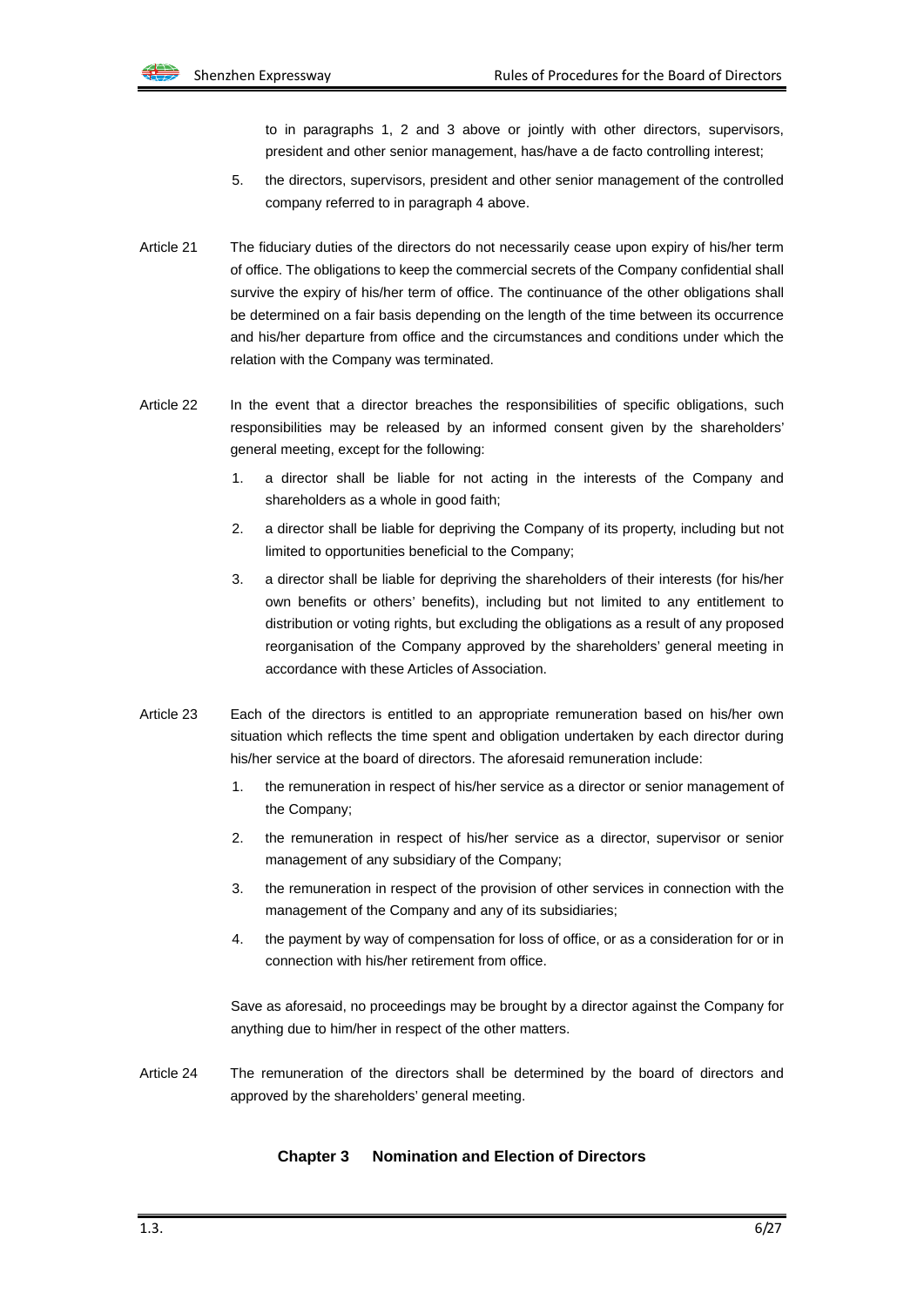- Article 25 Upon expiration of the term of the board of directors or election of directors to fulfill the vacancy before the expiration of the term of the board of directors, the procedures for nomination of candidates for directorship are as follows:
	- I. the nomination of candidates
		- 1. The Company's board of directors, supervisory committee and shareholder(s) individually or collectively holding more than one per cent of the issued share capital of the Company may nominate candidates.
		- 2. The board of directors may entrust the nomination committee or the extraordinary working group set up specially to find the qualified candidates.
		- 3. Nomination shall be made in writing and the nomination materials shall contain basic personal information, detailed working experiences, all part time undertakings, supporting descriptions that to satisfy the appointment qualification and basic quality requirements and the written opinion for acceptance of nomination issued by the nominated candidate.
		- 4. The nomination materials shall be submitted in writing to the secretary to the board of directors within the required period.
		- 5. The secretary to the board of directors shall tidy up and collate the nomination materials within three working days that are submitted to the nomination committee to consider and verify.
	- II. the verification of the qualification of the candidates and quality assessment
		- 1. The nomination committee is responsible to consider and verify the nomination materials and the independence of the independent directors. The nomination committee shall have the right to investigate and verify on its own or to appoint professional institution to investigate and verify, the correctness of the information and the quality of the candidate. The Company shall be responsible for any expenses incurred accordingly. Both the person who nominate the candidate and the nominated candidate shall have the obligation to assist such investigation and verification.
		- 2. Within thirty days upon receipt of the nomination materials, the nomination committee shall provide verification and quality assessment reports of the nominated candidate that are to be submitted to the board of directors to consider and confirm.
		- 3. Upon the expiration of the term of the board of directors, the nomination committee shall provide opinions on the organisations of the candidates, including but not limited to: at least one professional accountant in the independent directors; the number of the executive directors shall not exceed one-half of the total numbers of the board of directors of the Company, etc.
	- III. the confirmation and announcement of the candidates
		- 1. The board of directors shall consider the list of the candidates.
		- 2. The candidates who are nominated by the nomination committee (or other working group entrusted by the board of directors) and passed the consideration of the board of directors and the candidates who are nominated by the supervisory committee or the qualified shareholders shall be treated as a confirmed candidate, who shall be referred to the shareholders' general meeting for election by vote. In respect to the candidates nominated by the supervisory committee or the qualified shareholders but do not pass the consideration of the board of directors, the board of directors shall explain to the shareholders' general meeting.
		- 3. In accordance with the securities regulatory rules of the place where the shares of the Company are listed, the board of directors shall public the information of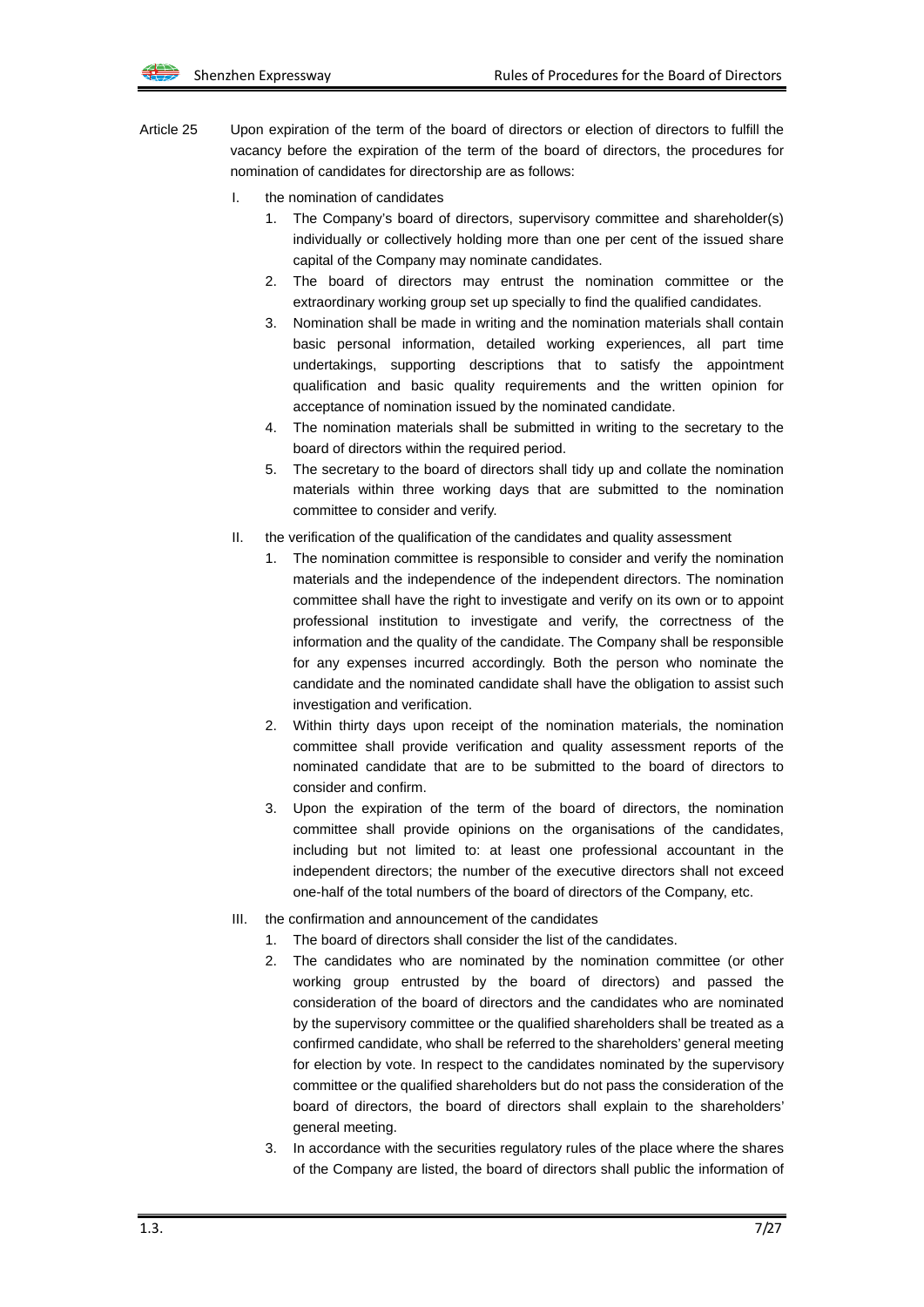

the candidates' information and introduce the confirmed candidates and explain relevant information to the shareholders' general meeting to ensure the shareholders are familiar with the candidates at the time of voting. The nominator and the nominee shall provide the required information.

Article 26 Special matters relating to the nominated candidate for independent director:

- 1. when nominating a candidate of independent directors, the nominator shall opine on the qualifications and independency of the nominated candidate;
- 2. the nominated candidate shall make an open declaration as to no relationship with the Company which may affect his/her independent and objective judgment;
- 3. after the confirmation of the candidate of the independent directors, the board of directors shall report the relevant contents of the nominated materials to SSE and other security regulatory authorities in accordance with the requirements promulgated by the relevant regulatory authorities. In case that the board of directors has different opinions, it shall report the written opinions of the board of directors;
- 4. the Company shall not propose the candidates who are objected by SSE to the shareholders' general meeting and elect such person to be independent directors, and the Company shall delay or cancel the shareholders' general meeting pursuant to the security regulatory rules or cancel the relevant proposals of the shareholders' general meeting;
- 5. the board of directors shall explain whether the independent directors have been objected by the security regulatory authorities when convening of the shareholders' general meeting for the election of independent directors.
- Article 27 Cumulative voting system is adopted for election of directors. The election of independent director and the other directors shall be voted separately.

When electing directors, the number of vote each shareholder is entitled to cast is equal to the multiple of number of shares held by the shareholders times the numbers of directors entitled to vote for. Each shareholder may cast all his/her votes to one nominated candidate for director, or divide his/her entitled votes among the nominated candidates for directors he/she is entitled to vote at his/her own discretion or cast all his/her votes for two or more nominated candidates for directors.

The voting and counting method of the cumulative voting system shall be exercised pursuant to the applicable regulatory rules.

#### **Chapter 4 Powers of the Board of Directors**

- Article 28 The board of directors shall exercise the powers appointed or authorised by the shareholders' general meeting. The board of directors shall strictly comply with these Articles of Association and the authorisation of the shareholders' general meeting, and it cannot make resolution beyond the authorisation. In case that the resolution falls within the scope of the powers of the shareholders' general meeting, the board of directors shall submit it to the shareholders' general meeting.
- Article 29 The board of directors is responsible for convening shareholders' general meeting, reporting its work to the shareholders' general meeting and implementing the resolution of the shareholders' general meeting. The board of directors shall explain at the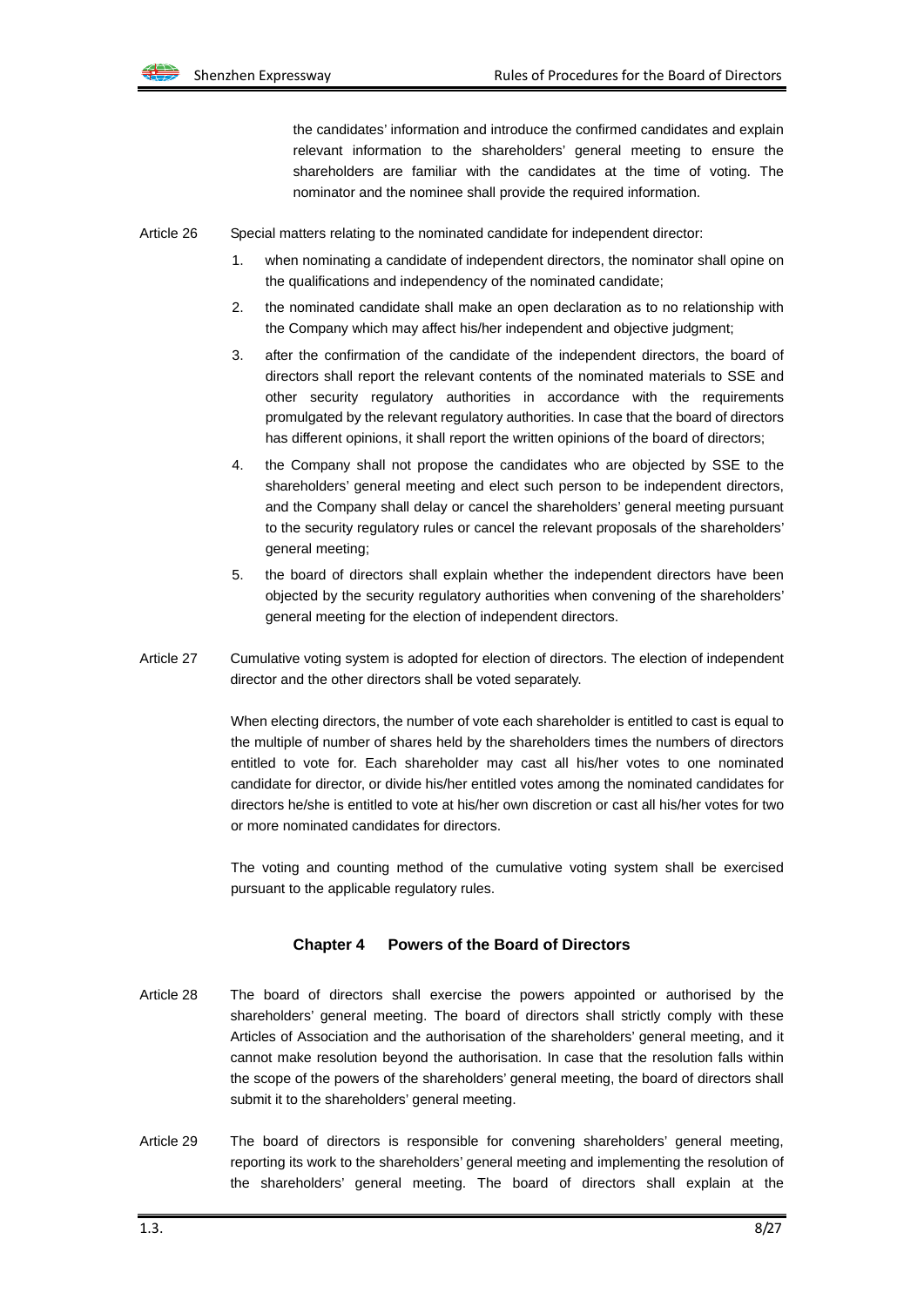shareholders' general meeting any qualified audit opinion in respect of the financial report of the Company made by the certified public accountant.

- Article 30 The board of directors shall adhere to the principle to pursue the common interests of the Company and shareholders as a whole as its model code and shall examine the proposals to the shareholders' general meeting in accordance with the following requirements:
	- 1. the contents of the proposals shall not be in contravention with the provisions of laws and regulations, and these Articles of Association, and the matters involved shall have direct relationship with the Company;
	- 2. the proposals shall contain a clear subject and concrete matters that are made after serious discussion and verification;
	- 3. the proposals shall be submitted or delivered to the board of directors in writing.
- Article 31 The board of directors shall exercise the power to make management decisions on development strategies, management structure, investment and financing, planning, financial control, personnel matters and corporate governance pursuant to these rules.
- Article 32 The board of directors shall exercise the following powers on development strategies and management plan:
	- I. Powers requiring approval from shareholders' general meeting:
		- 1. to formulate the business policies and investment plans of the Company;
		- 2. to formulate proposals on investment, acquisition or disposals of assets that shall be submitted to shareholders' general meeting for approval (in accordance with these Articles of Association and other applicable rules);
		- 3. to formulate proposals for an increase or reduction of the Company's registered capital and repurchase of the Company's shares;
		- 4. to formulate proposals for increases in the Company's share capital;
		- 5. to formulate proposals on merger, division and dissolution of the Company;
		- 6. to file a winding up petition for the Company;
		- 7. to propose amendments to these Articles of Association;
		- 8. to put forward specific proposals on changing the use of proceeds from issuance of shares.
	- II. Directors can exercise the following power independently without approval from the shareholders' general meeting:
		- 1. to determine plans for improving the operation and management of the Company or for enhancing the operating results of the Company;
		- 2. to decide on the business plans, audit work plans and investment proposal of the Company;
		- 3. to determine plans for internal organs of the Company and establishing the working organs of the board of directors;
		- 4. to decide on the setting-up of specialised committees and appointment or dismissal of the chairman and committee members of the specialised committees;
		- 5. to formulate proposals on investment, acquisition or disposal of assets within the scope of power of the board of directors;
		- 6. to decide on other major operational and management issues which are not specified to require shareholders' approval in the shareholders' general meeting under these Articles of Association or these rules.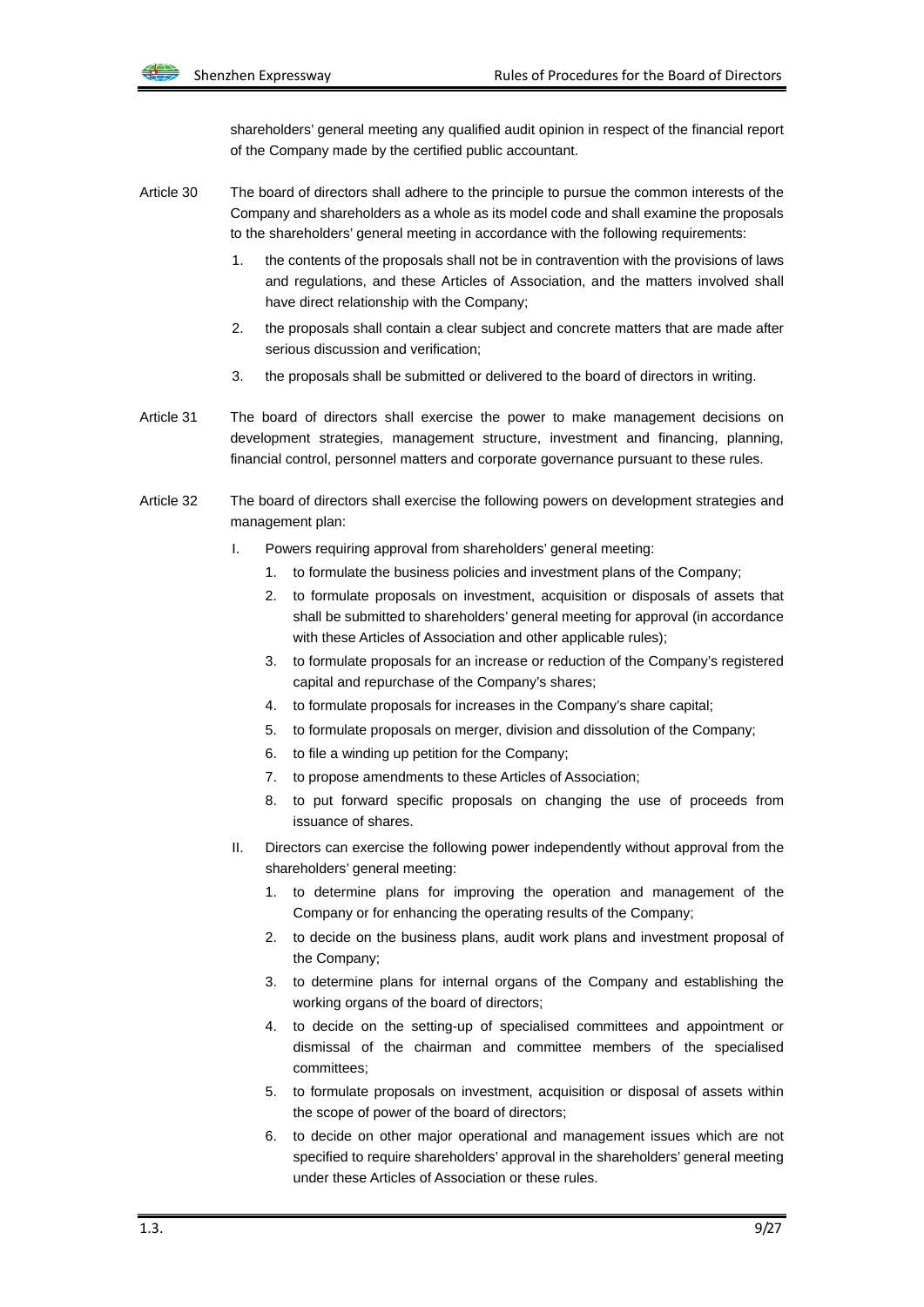- Article 33 The board of directors shall exercise the following powers on financial management of the Company:
	- I. Powers requiring approval from shareholders' general meeting:
		- 1. to consider and approve the Company's annual budget and final accounts;
		- 2. to formulate the Company's profit distribution plan and plan for making up accrued loss;
		- 3. to examine the financing plans of the Company, such as bond issuance plan;
		- 4. to consider and approve proposals for asset disposal such as assets pledged, leased, subcontracted or transferred, etc. and guarantees that shall be submitted to shareholders' general meeting (in accordance with these Articles of Association and applicable rules); and
		- 5. to formulate proposals for appointment or removal of accounting firm by the Company.
	- II. Directors can exercise the following powers independently without approval from the shareholders' general meeting:
		- to decide on the annual borrowing plan and guarantee plan of the Company within the scope of the annual budget approved by the shareholders' general meeting;
		- 2. to decide on proposals for asset disposition such as asset pledged, leased, subcontracted or transferred within the scope of power of the board of directors;
		- 3. to decide on implementation plan of lease contracts, transaction contracts within the Company's budget or plan;
		- 4. to determine the total amount of guarantee to be given by the Company in the year for the borrowings of its subsidiaries;
		- 5. to approve donations to social charity and other charitable and business sponsorship or donations not exceeding RMB 1,000,000 in aggregate;
		- 6. to manage matters relating to disclosure of the financial information of the Company.
- Article 34 The board of directors shall exercise the following powers on the management of the Company and personnel matters of the Company:
	- I. Powers requiring approval from shareholders' general meeting:
		- 1. to fix the directors' remuneration scale;
		- 2. to propose candidates for directorship and review candidates for directorship nominated by shareholders; and
		- 3. to work with the supervisory committee to evaluate the performance of directors, and to propose the removal of directors based on the evaluation.
	- II. Directors can exercise the following powers independently without approval from shareholders' general meeting:
		- 1. to decide the Company's policies for human resources development and the strategies and plans to be adopted;
		- 2. to decide on the principal duties and scope of powers of president, the officers in charge of financial affairs and the secretary to the board of directors;
		- 3. to appoint or dismiss president and secretary to the board of directors; to appoint or dismiss other senior management, officers in charge of financial affairs or any other person as designated by the board of directors according to the nomination of the president;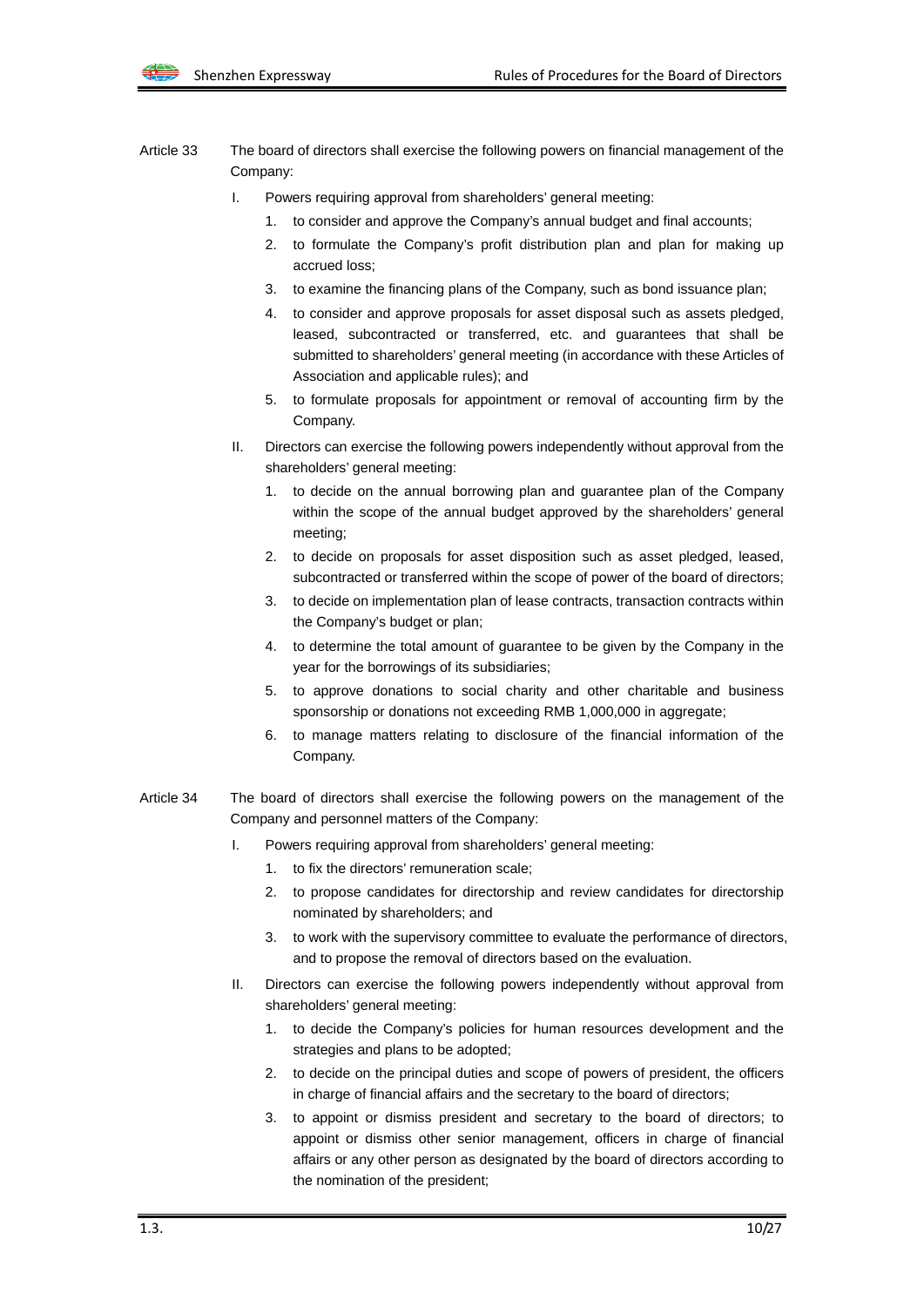

- 4. to determine the salary and allowance of directors and decide on share option scheme (or similar arrangement) according to the authorisation of the shareholders' general meeting;
- 5. to assess the work performance of the president, and to decide on plans for the succession of directors, president, the secretary to the board of directors and other senior management.
- Article 35 The board of directors exercises the following powers on corporate governance:
	- 1. to develop and review the fundamental management system of the Company and the Company's policies and practices on corporate governance;
	- 2. to review and monitor the Company's policies and practices on compliance with legal and regulatory requirements;
	- 3. to manage the disclosure matters of the Company;
	- 4. to review and monitor the training and continuous professional development of directors and senior management;
	- 5. to develop, review and monitor the code of conduct and compliance manual (if any) applicable to employees and directors;
	- 6. to review the Company's compliance with the securities regulatory rules of the place where the shares of the Company are listed and disclosure such matters to the shareholders.
- Article 36 The board of directors shall exercise the following powers on the supervision and examination on the development and operations of the Company:
	- 1. to supervise the implementation of the development strategy of the Company;
	- 2. to supervise, examine the implementation of the annual financial budget and final budget of the Company; to monitor the progress of various plans;
	- 3. to evaluate the operating results of the Company on an annual basis, so as to spot any operating problem promptly, to put forward suggestions for improvements and to supervise their implementation by the senior management of the Company;
	- 4. to timely evaluate the operating improvement plans of the Company and the results of their implementation; to investigate any major problems in the operations of the Company;
	- 5. to identify any stumbling blocks faced by the Company in its development; to detect the changing trend of the Company's development and to put forward suggestion for rectifying the direction of the Company's development;
	- 6. to discuss the opportunities available to and risks faced by the Company in its course of development, and any change in any objective factors which may have any extensive impact on the Company;
	- 7. to ensure a smooth flow of information in the Company; to make assessments on information to ensure their accuracy and completeness, and make sure that the information can be available in a timely basis.
	- 8. to review the effectiveness of the internal supervise system, and such review shall cover all the important matters, including financial monitoring, operation monitoring, monitor on the compliance with laws and regulations and risk management functions, etc.
- Article 37 The board of directors shall regulatory review the contribution required from a director to perform his/her responsibilities to the Company, and whether he/she is spending sufficient time performing them.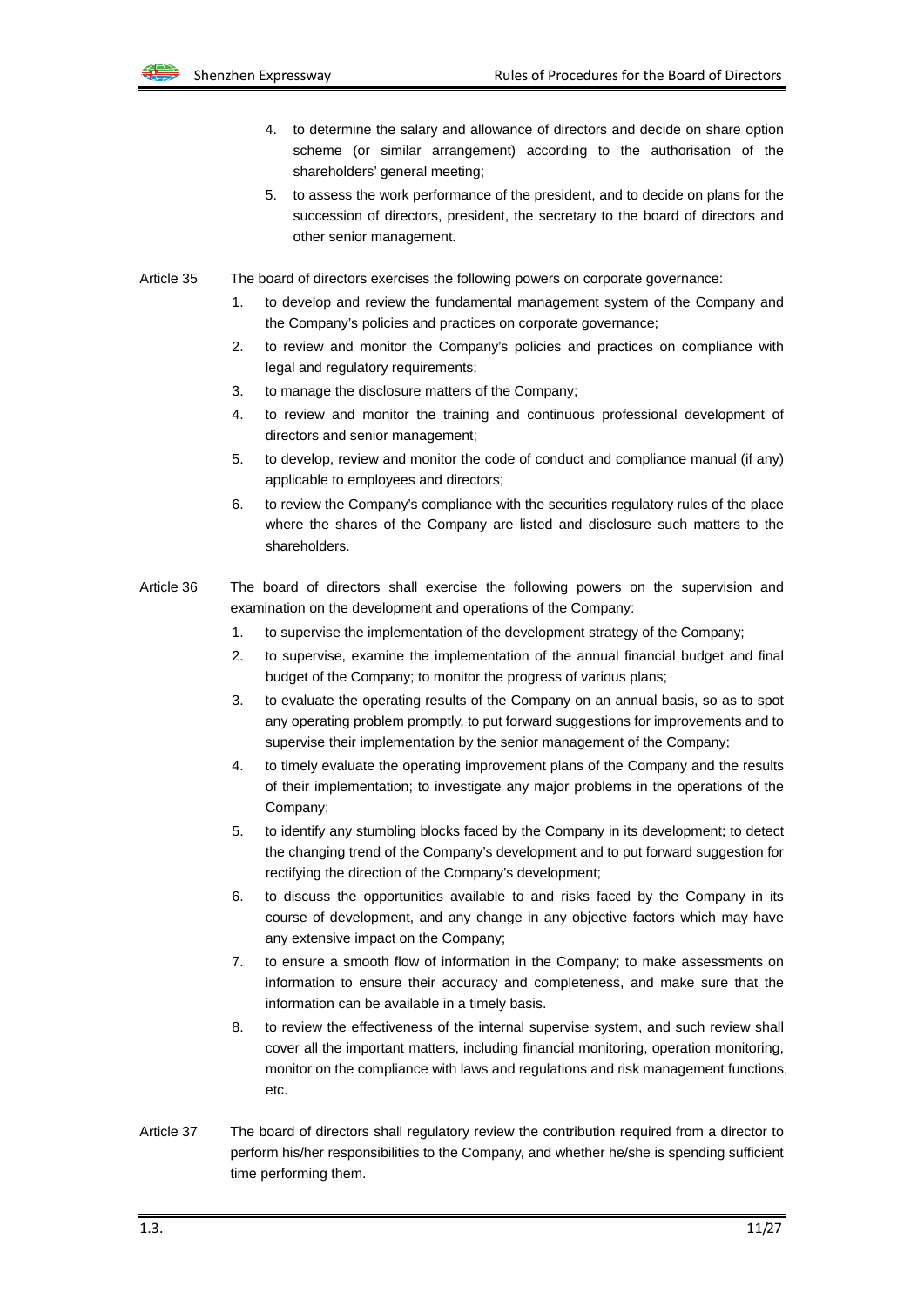Article 38 Where there are more than two executive directors, the board of directors may, on condition that the board of directors ensures its management of the Company, assign part of the powers to all the executive directors in order to improve the sufficiency of the decision-making.

> The executive directors shall review matters in accordance with Chapter 9 of these rules and the decisions made within the authorisation shall be equal to the decisions made by the board of directors.

- Article 39 The board of directors shall assign the general authorisation to executive directors as follows:
	- 1. the alternation and expansion of the toll stations of the road project;
	- 2. the transaction which does not meet the disclosure standard, which include toll highway business, advertisement business and infrastructure construction (with capital investment) business (formerly known as "BT", including the development of the surrounding lands) , of which the board of directors should have approved transaction with similar business model before;
	- 3. the transaction which is conducted through tender, bidding or similar methods and meet the disclosure standard, the executive directors may exercise their discretion to make a guarantee payment of not more than RMB60 million and proceed with the applicable decision making procedures at the board meeting and general meeting (if applicable) after winning the relevant tender or bidding;
	- 4. the disposal or encumbrance imposement plans on assets such as charge, pledge, leasing, subcontract or transfer, etc. which does not meet the disclosure standard;
	- 5. the plan of ten per cent adjustment within the approved scale of the approved investment or the assets acquisition plan;
	- 6. the connected transactions which beyond the approve powers of the president but do not meet the disclosure standard;
	- 7. the investment budget of the build and entrusted management business which beyond the approve powers of the president but do not meet the disclosure standard;
	- 8. the operation entrusted management business and entrustment of road asset or business to third party which does not meet the disclosure standard;
	- 9. the pre-development costs of investment projects which take up less than three per cent of the investment budget but not more than RMB30,000,000;
	- 10. the society charity donations and the money used in sponsoring or donating to the other charity or business activities, which not exceed RMB1,000,000 per year;
	- 11. the detailed implementation plans of the award scheme (not including the award scheme of the executive directors themselves) or incentive scheme approved by the board of directors or its specialized committee;
	- 12. the proposals on the establishment and adjustment to the internal management organization of the Company;
	- 13. other general authorisation empowered by the board of directors based on the Company's actual conditions.

#### **Chapter 5 Specialised Committees of the Board of Directors**

- Article 40 The board of directors shall establish specialised committees according to its actual needs.
- Article 41 The members of the specialised committees are made up of directors. The specialised committees may appoint professional parties to be consultant of related issues according to their needs.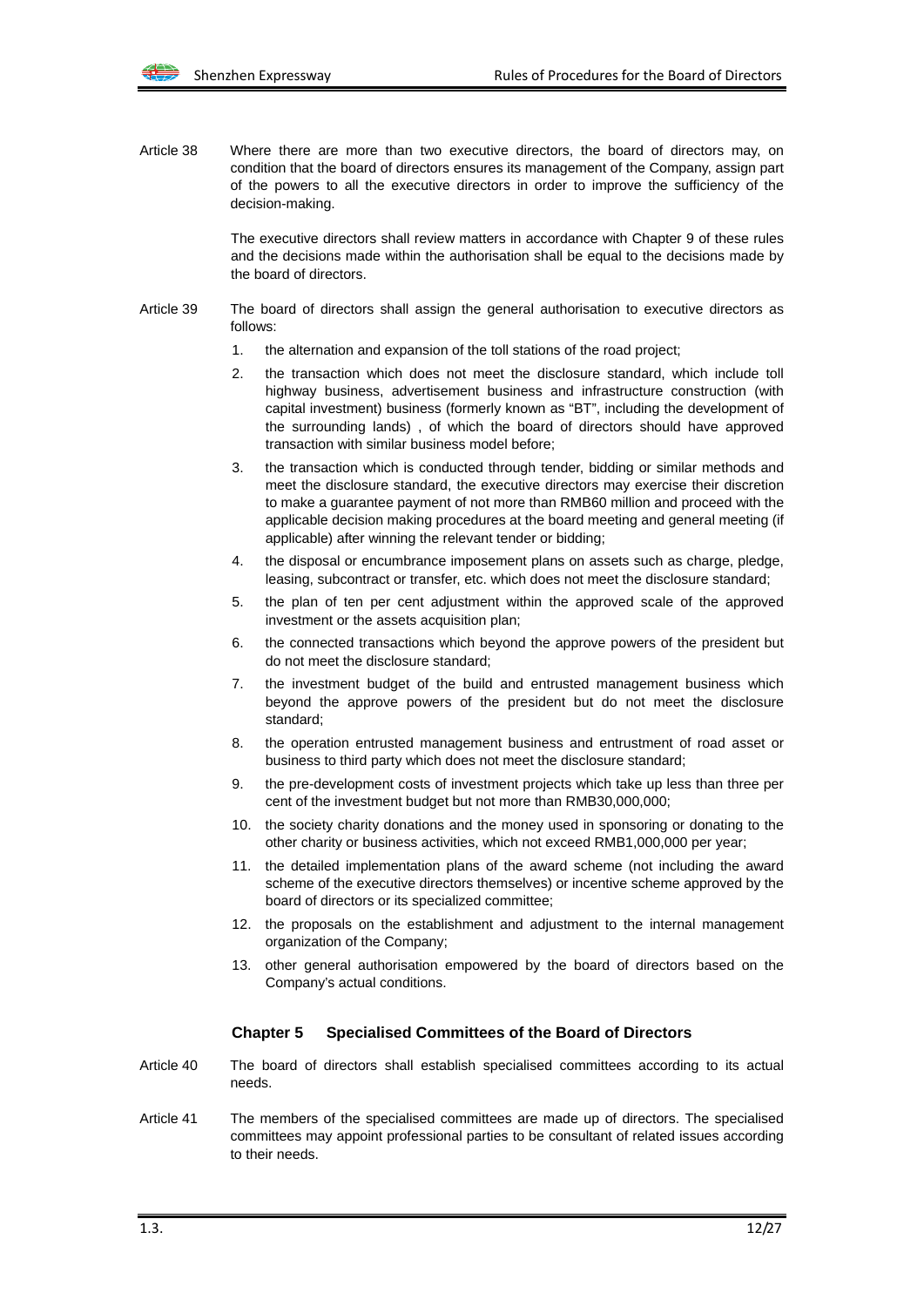- Article 42 The term of office of the members of the specialised committees shall be three years, which term is the same as the term of office of the directors.
- Article 43 The Company shall formulate terms of reference of the specialised committees which shall be approved by the board of directors for every specialised committee to clearly delineate their scope of power. The terms of reference shall be followed by every specialised committee as important guidelines and basis for their works. The specialised committees which are accountable to the board of directors shall act within the scope to execute the powers conferred by the board of directors and shall submit their work reports and make suggestions to the board of directors.
- Article 44 The specialised committees may invite other directors, senior management, managers of departments or other relevant parties to be present at their meetings according to the need of the matters to be discussed. When exercising the powers, the specialised committees shall access to the independent professional advice if necessary.
- Article 45 The specialised committees shall be provided with sufficient resources to perform their duties. The specialised committees may retain professional institutions or professionals to get independent advices, of which reasonable costs incurred shall be borne by the Company.

## *Section 1 — Audit Committee*

- Article 46 The audit committee is principally responsible for conducting independent and objective audits on the economic operation, financial activities, financial policies, financial work procedures, internal control, external audit, internal audit, financial information report, and the truthfulness and accuracy of the financial data of the Company, to assist the board of directors in performing the relevant duties and responsibilities. The audit department of the Company shall be led by the audit committee.
- Article 47 The audit committee shall comprise three to five non-executive directors, of which at least a simple majority shall be independent directors. The audit committee shall have a chairman, who shall be an independent director.
- Article 48 The members of the audit committee shall be familiar with the characteristics of the business and the mode of operation of the Company, and shall have a relatively good financial knowledge, solid commercial experience and enterprise management skills. At least one member of the audit committee shall be independent director who is a professional accountant and meets the requirements of the securities regulatory authorities.
- Article 49 The audit committee shall meet at least four times annually. The meetings shall respectively be convened prior to the adoption by the board of directors of the periodical reports of the Company.

#### *Section 2 — Strategy Committee*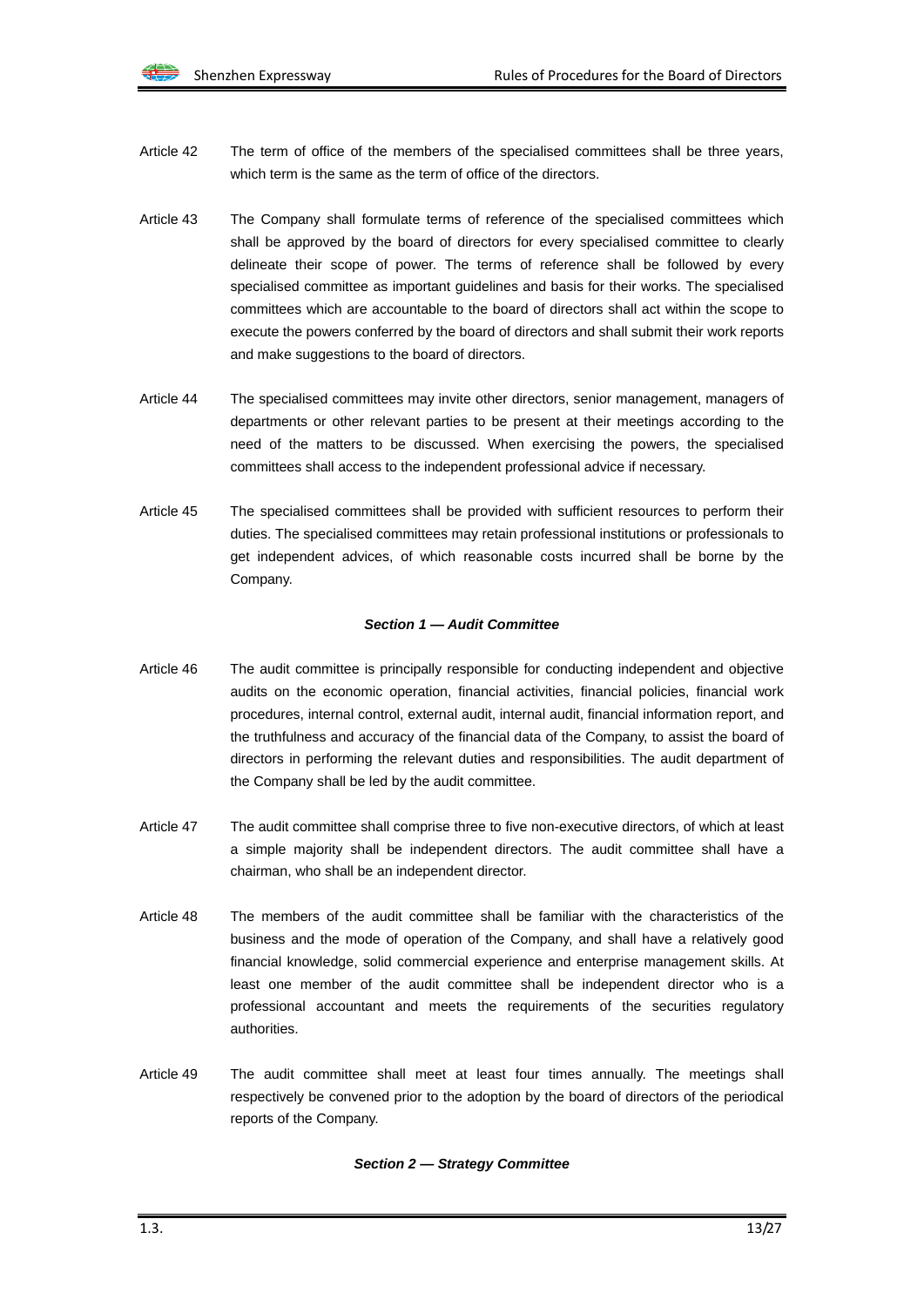- Article 50 The strategy committee of the Company is principally responsible for examining and formulating policies for long-term development strategies of the Company.
- Article 51 The strategy committee shall comprise four to five directors. It shall include the chairman of the board of directors, at least one executive director and independent director. The chairman of the strategy committee shall be the chairman of the board of directors.
- Article 52 The members of the strategy committee shall be familiar with the characteristics of the business development and operation of the Company, possess certain business acumen and comprehensive judgment, and an understanding of the trend of macroeconomic policy of China and the trend of domestic and overseas economic and industry development.
- Article 53 The strategy committee shall meet at least once a year.

#### *Section 3 — Remuneration Committee*

- Article 54 The remuneration committee of the Company is principally responsible for formulating remuneration policy and incentive scheme as well as setting out the assessment criteria of the directors and senior management of the Company and shall conduct the assessment accordingly.
- Article 55 The remuneration committee shall comprise three to five directors, of which at least a simple majority shall be independent directors. The remuneration committee shall have a chairman, who shall be an independent director.
- Article 56 The remuneration committee shall meet at least once a year.

#### *Section 4 — Nomination Committee*

- Article 57 The nomination committee of the Company is principally responsible for determining the strategy and plan for human resources development and reviewing and giving opinion on the criteria and procedures of nomination and selection of the Company's directors and senior management.
- Article 58 The remuneration committee shall comprise three to five directors, of which at least a simple majority shall be independent directors. The remuneration committee shall have a chairman, who shall be an independent director.
- Article 59 The remuneration committee shall meet at least once a year.

#### *Section 5 — Risks Management Committee*

Article 60 The risks management committee (the "Risks Committee") of the Company is principally responsible for supervising the implement of the risk management of the Company, to ensure that the Company can operate effective risk management plans on the risks related with the business activities, and control the risk within a reasonable scale.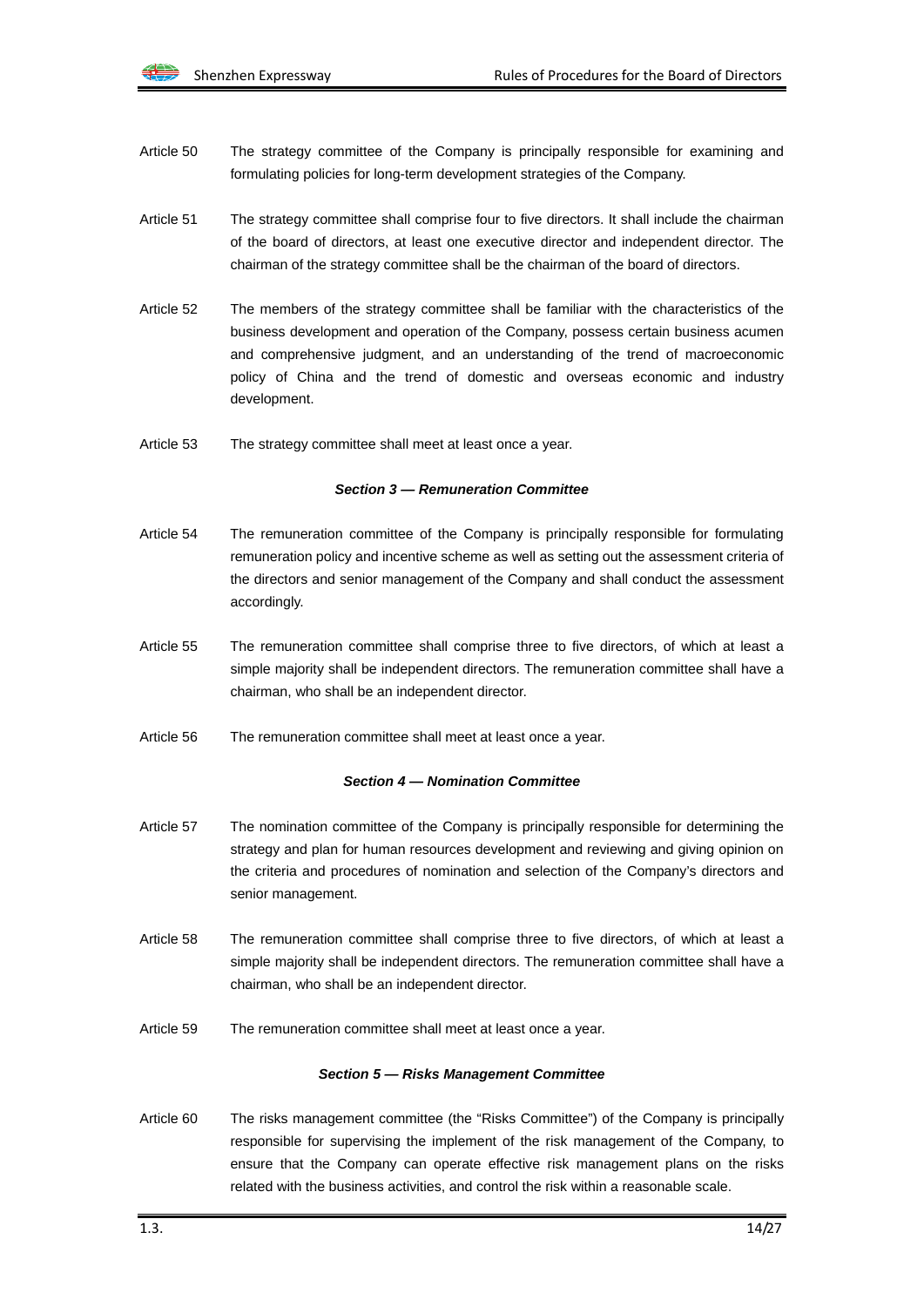- Article 61 The Risks Committee shall comprise three to five directors, one of which shall be the chairman of the Risks Committee.
- Article 62 The members of the Risks Committee shall come from different business backgrounds, who are equipped with necessary and authoritative skills and experience, good knowledge in the external environment of business operations including social, political, economic and legal framework and the industry environment, etc.
- Article 63 The Risks Committee shall meet at least once a year.

#### **Chapter 6 Chairman of the Board of Directors**

- Article 64 The chairman of the board of directors shall be elected or removed by a simple majority of all the directors. The term of office of the chairman shall be three years, and shall be renewable if the chairman is re-elected.
- Article 65 The eligibility requirements for the post of chairman of the board of directors:
	- 1. integrity and industriousness; a capability to set an example through personal conduct, honesty and uprightness; impartiality and righteousness;
	- 2. a good democratic work style, broadness in mind, appointment by merits, good leadership, an ability to close ranks;
	- 3. extensive experience in enterprise management and market acumen; sharp thinking; innovativeness; an ability to analyze and judge correctly on the domestic, foreign and macro-economic situation and market development trend; and ability to take an overview and overall control, and to organise and coordinate; good at decision making; willingness to take responsibilities;
	- 4. a relatively strong work ability in the field; a good ability to coordinate between the board of directors, specialised committees, senior management, and other internal organisations of the Company; an ability to bring all positive factors into full play to work together for the goal of the Company;
	- 5. more than 10 years' experience in management, at least five years of which shall be experience of enterprise management, a versatility with the macro-conditions and basic knowledge of the field; a good grasp of the relevant policies, laws and regulations of the State;
	- 6. youthfulness and dynamism, a relatively strong sense of mission, responsibility and pioneering spirit; an ability to turn a new leaf in complicated, and particularly difficult circumstances.
- Article 66 The chairman of the board of directors is the legal representative of the Company. The chairman of the board of directors exercises the following powers:
	- 1. to preside over the shareholders' general meeting; and to examine the materials passing for resolutions and various reports provided by the Company to the shareholders;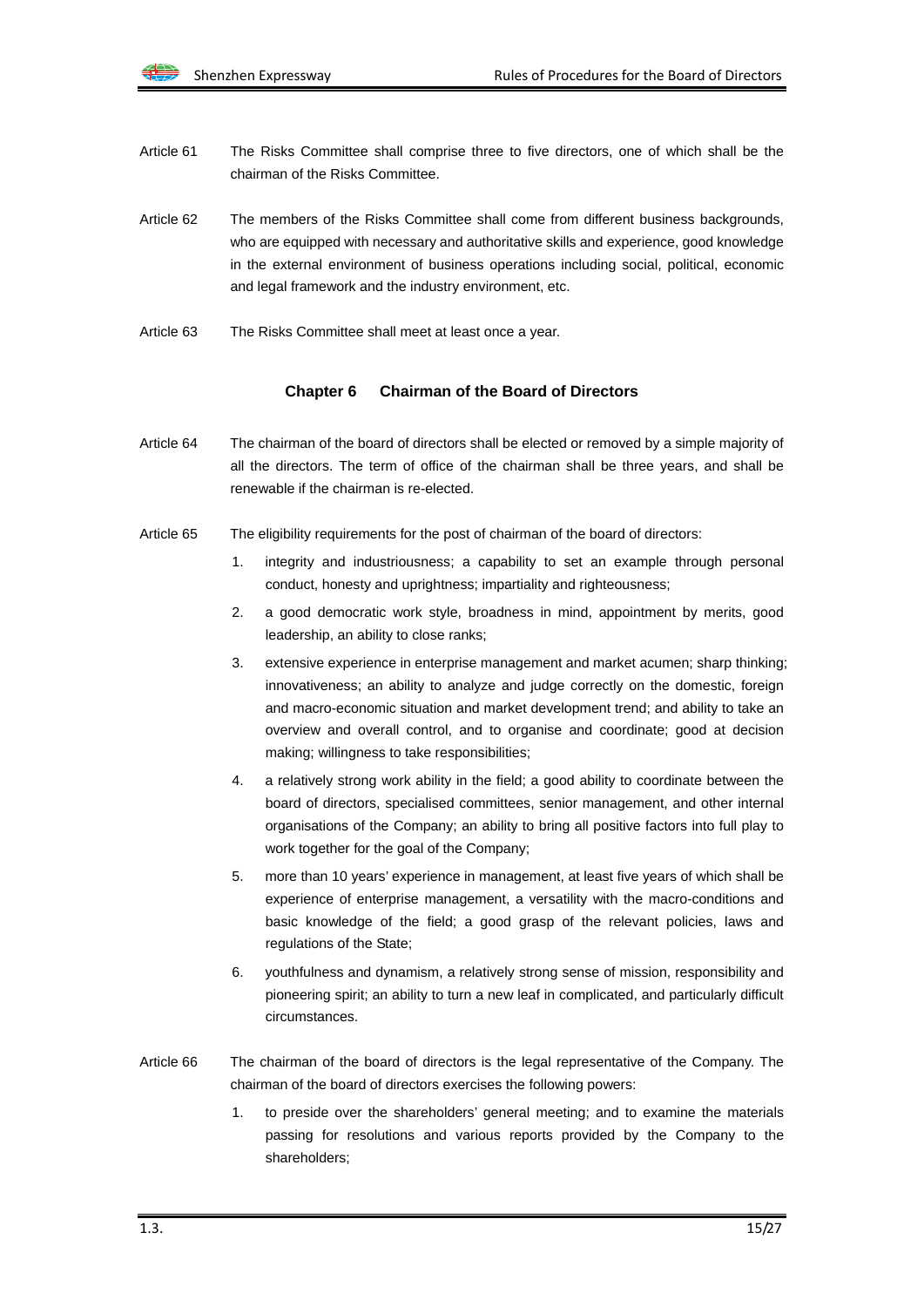

- 2. to convene and preside over the meetings of the board of the directors, to coordinate the work of the specialised committees of the board of directors, and to lead the day-to-day work of the board of directors;
- 3. to supervise and monitor the implementation of the resolutions of the board of directors;
- 4. to sign share certificates and securities issued by the Company;
- 5. to approve and sign contracts and documents and make payments within the scope of authority granted to it pursuant to resolutions of the shareholders' general meeting or the board meeting;
- 6. to be entitled to cast an additional vote at a voting of the board of directors when there are same number of votes for two different opinions;
- 7. to exercise special discretion right and right of disposal pursuant to laws and the interests of the Company during emergencies, such as war or major natural disasters, and subsequently make a report on the matter to the board of directors and the shareholders' general meeting;
- 8. to approve the designation or recommendation of the candidates of directors, supervisors or senior management to those enterprises invested by the Company;
- 9. to examine and supervise the honesty and self-disciplinary of the directors, president and other senior management of the Company;
- 10. such other functions and powers as conferred by the board of directors or stipulated by these Articles of Association.
- Article 67 If the chairman of the board of directors, for some reason, cannot perform his/her functions for a short period of time, the chairman of the board of directors shall designate other directors to temporarily perform his/her powers on his/her behalf. If the chairman of the board of directors cannot perform his/her functions for a long period of time or he/she does not perform the functions, the board of directors shall elect new chairman of the board of directors or more than one-half of directors shall elect a director jointly to perform the powers.
- Article 68 The chairman of the board of directors shall be responsible for the management of the operation of the board of directors, and leading the board of directors to make strategy and fulfill the objects of the group, and his/her main functions are as follows:
	- 1. to be accountable to and report the work to the board of directors;
	- 2. to ensure that the board of directors are operated effectively and they can discuss all the important matters on time, to encourage all the directors devote themselves in the board of directors, to ensure that all the directors shall be informed with all the matters discussed by the board of directors appropriately and all the directors receives sufficient, complete and reliable information on time;
	- 3. to promote a culture of public and positive discussion, to enhance directors (especially the non-executive directors) to make effective contributions to the board of directors, and ensure the constructive relationship between the executive directors and non-executive directors;
	- 4. to ensure that the Company prepares good practice and procedures on corporate governance;
	- 5. to ensure that appropriate steps are taken to provide effective communication with shareholders and that their views are communicated to the board of directors as a whole;
	- 6. to bear full liabilities for any harm caused to the Company as a result of act done ultra vires of the board of directors by himself/herself or by anyone under his/her authority;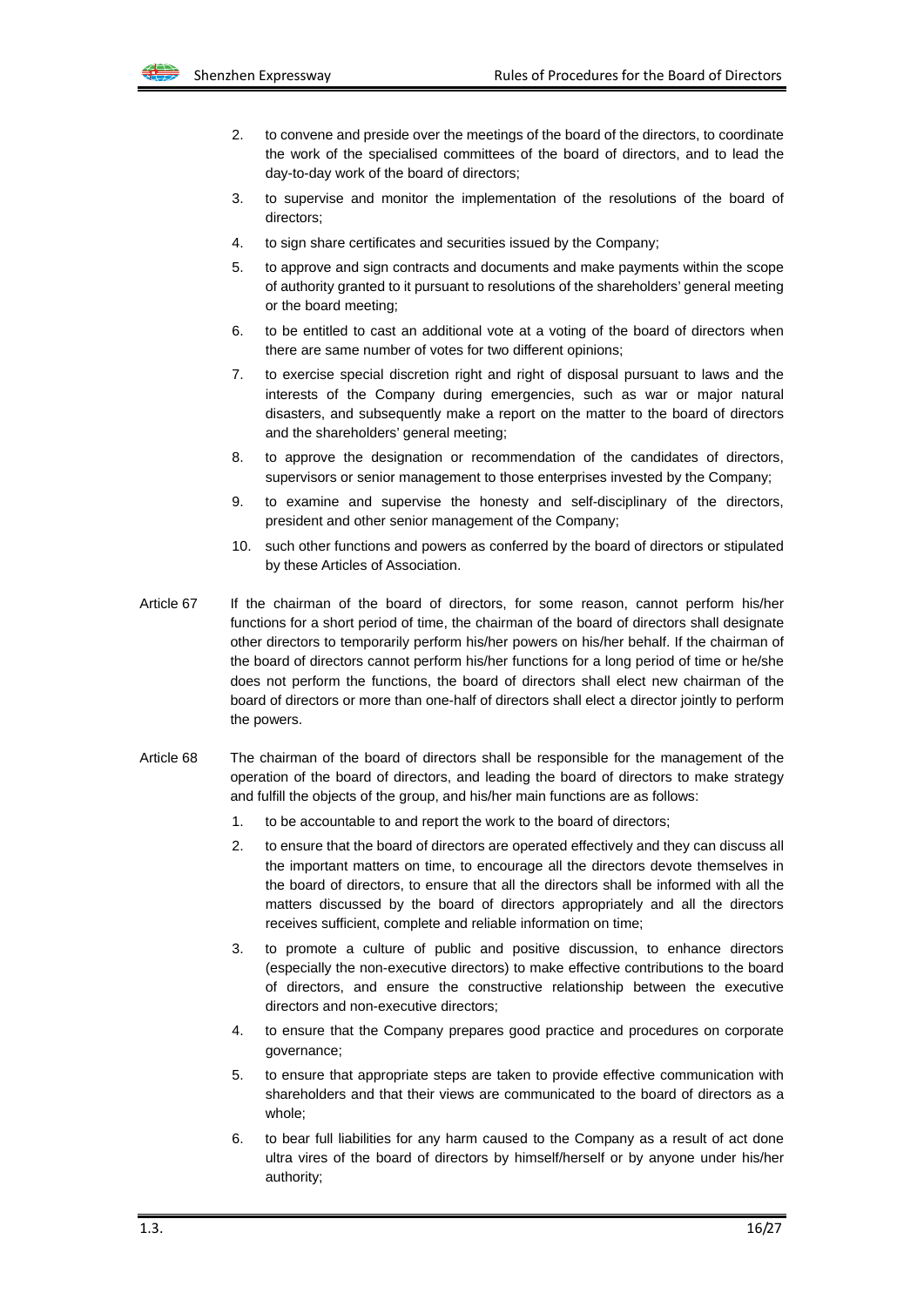

- 7. to bear principal leading liability for any harm caused to the Company as a result of any of his/her improper and perfunctory supervision on the president and the secretary to the board of directors; and
- 8. such other functions as stipulated by laws and regulations, and these Articles of Association.
- Article 69 The chairman of the board of directors shall exercise strict self-disciplinary regarding the following matters:
	- 1. shall not arrange any of his/her relatives to work in the middle and senior management of the Company;
	- 2. shall not arrange any of his/her relatives to work in the secretariat to the board of directors, or in the human resources management, financial or audit departments;
	- 3. shall not arrange any of his/her relatives to work as senior management or officers in charge of financial affairs in any subordinate enterprise of the Company;
	- 4. shall not arrange any relationship of investment, operation, borrowing and lending or guarantee between the Company and any company in which the chairman himself/herself or his/her relatives has/have investment.

### **Chapter 7 Independent Directors**

Article 70 One-third of the members of the board of directors of the Company shall be independent directors and at least one of them shall be a professional accountant. The independent directors shall act in good faith in the performance of their duties to protect the interests of the Company and in particular to prevent the lawful interests of the public shareholders from being infringed.

> The independent directors shall perform their duties independently and shall not be influenced by the substantial shareholder or de facto controller of the Company or by the entities or individuals that have interest in the Company, the substantial shareholders or de facto controller of the Company.

- Article 71 Material connected transactions of the Company (as defined by the relevant regulations of the China Securities Regulatory Commission) or appointment or removal of an accounting firm shall only be proposed for consideration by the board of directors if approved by more than half of the independent directors. With the consent by more than half of the independent directors, independent directors may request the board of directors to summon extraordinary general meeting or board meeting and may publicly collect votes from shareholders before convening of the shareholders' general meeting. Independent directors may independently engage an external auditing firm or consultancy firm for audit or consultation of a particular matter of the Company and the relevant expenses shall be borne by the Company.
- Article 72 Independent directors shall submit an annual report in the name of all the independent directors at the annual general meeting of the Company, describing in detail the performance of their duties.
- Article 73 The Company shall establish a working system for independent directors. The secretary to the board of directors shall actively assist the independent directors to perform their duties. The Company shall ensure the independent directors enjoy the access to information as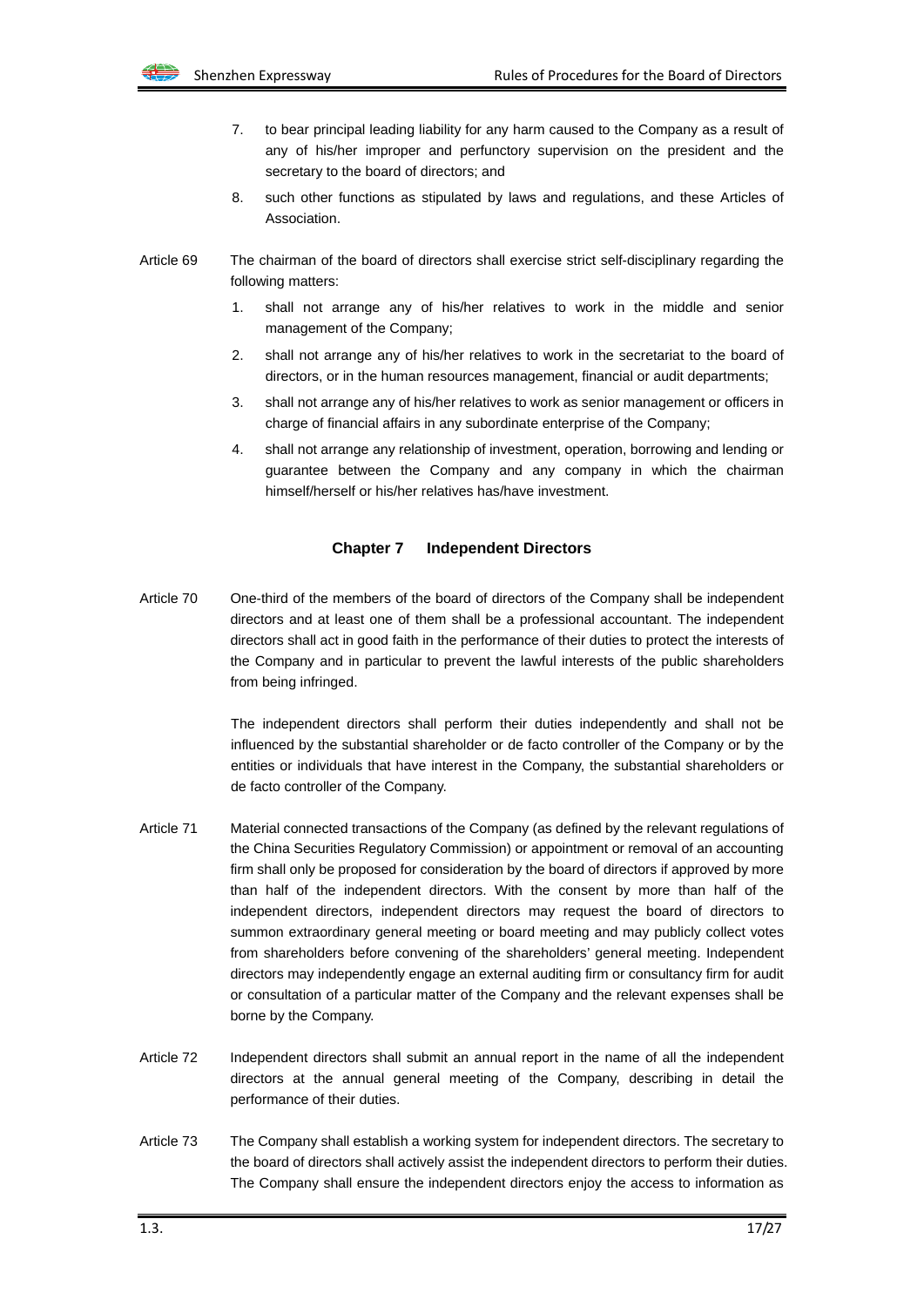other directors do, provide relevant information and materials to independent directors on a timely basis, report the operations of the Company to independent directors on a regular basis, and if necessary, organise site-visits for independent directors.

- Article 74 The term of service for independent directors shall be the same as other directors of the Company and shall be re-elected upon expiry of the term, provided the term of consecutive service shall not be more than 6 years. Independent directors shall not be removed without proper cause before the expiry of the term of service. In case of removal before the expiry of the term of service, the Company shall disclose the same as a specific disclosure event.
- Article 75 Independent directors may resign before expiry of the term of service. Upon resignation, the independent director shall submit resignation report in writing to the board of directors, describing any matters relevant to his/her resignation that shall be brought to the attention of shareholders and creditors of the Company.

If resignation of independent directors renders the number of independent directors or members of the board of directors less than the minimum requirements under the laws or these Articles of Association, prior to the commencement of service by the replacement, independent directors shall perform their duties in accordance with laws and regulations and these Articles of Association. The board of directors shall summon a shareholders' general meeting within 2 months for the replacement of independent directors. Should a shareholders' general meeting not summoned within the stipulated period, independent directors may cease to perform their duties.

#### **Chapter 8 Secretary and Secretariat to the Board of Directors**

- Article 76 In the board of directors, there shall be secretary and secretariat to the board of directors to assist the board of directors to perform the functions and to handle daily administrative works.
- Article 77 Secretary to the board of directors shall be nominated by the chairman of the board of directors, and appointed and removed by the board of directors.
- Article 78 Directors or other senior management (except supervisors) may at the same time act as the secretary to the board of directors. Accountants of the accounting firm and solicitors of the solicitors' firm engaged by the Company shall not at the same time act as the secretary to the board of directors.

In the event that a director acts as the secretary to the board of directors and a certain act has to be performed separately by a director and the secretary to the board of directors, such person who is at the same time the director and the secretary to the board of directors shall not perform such act in both capacities.

Article 79 The secretary to the board of directors shall be a natural person having requisite professional knowledge and experience with a minimum of university qualification and over three years' working experience in finance, auditing and accounting, business management, law or the area of the secretary to the board of directors of listed companies, etc., and join the professional training organised by the securities regulatory authorities and get the relevant qualification or meet the required qualifications. His/her coordination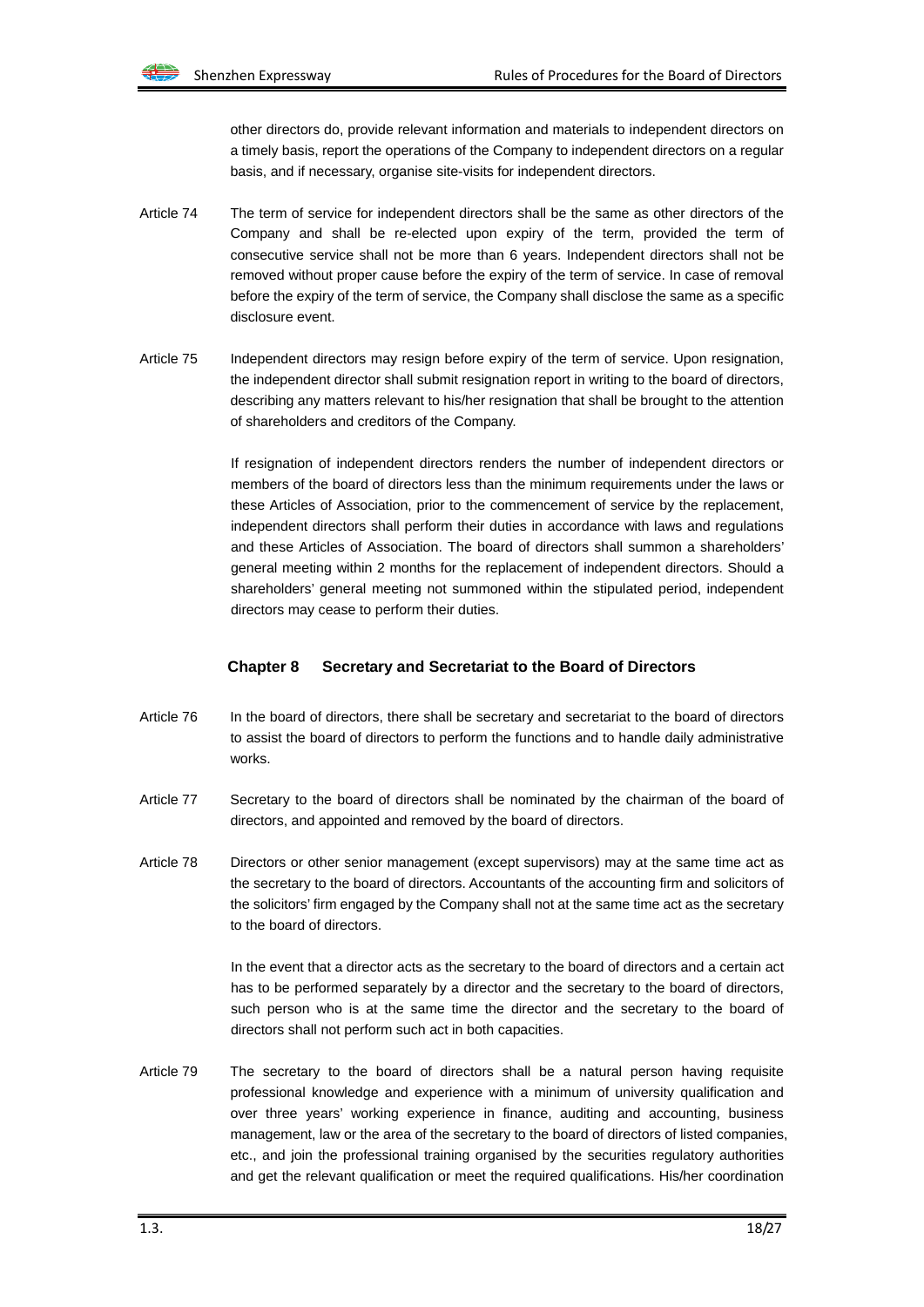must be strong with fine work. He/she must faithfully discharge his/her duties, have good writing skills and be able to handle administrative works.

Circumstances prohibiting persons from acting as directors of the Company as set out in Article 9 of these rules shall be applicable to the secretary to the board of directors.

Article 80 The principal duties of the secretary to the board of directors are as follows:

- 1. provide to and assist the directors in understanding the relevant laws and regulations and the obligations; assist the directors to comply with the requirements of relevant laws and regulations and these Articles of Association, etc.;
- 2. be responsible for the management of the disclosure matters;
- 3. be responsible for the management of the investor relationship matters;
- 4. be responsible for the management of the shares of the Company, to ensure that the register of the shareholders is properly kept;
- 5. responsible for the preparation of the shareholders' general meeting and the board of directors' meeting;
- 6. assist the board of directors to enhance the corporate governance system;
- 7. assist the board of directors to make the financial market development strategy of the Company, and assist to prepare or implement the re-financing of the financial market or acquisition and reorganisation matters;
- 8. responsible for communications and co-ordination among directors; report to the directors the material circumstances of the Company; answer relevant questions raised by the directors;
- 9. ensure that the Company prepare and submit the documents and materials required by the securities regulatory authorities, responsible for the communication with the securities regulatory authorities and accept and complete the task issued by the securities regulatory authorities;
- 10. other duties requested to be performed by the securities regulatory authorities and the board of directors.
- Article 81 The secretariat to the board of directors is the daily operation organs of the board of directors. Its principal duties are:
	- 1. handle daily administrative works in accordance with the requests of the board of directors and the chairman of the board of directors; coordinate the works among divisions in the board of directors;
	- 2. responsible for the preparation of relevant documents of the board meeting and proposals of the board of directors which shall be submitted to the board of directors for consideration in accordance with the requirements, and provide the information and materials which are necessary for the directors' performing functions;
	- 3. prepare the board meetings and the meeting of shareholders' general meeting; prepare minutes for the meetings; take initiative to investigate the execution of the relevant resolutions;
	- 4. responsible for managing detailed matters relating to the disclosure, understanding the incurred important matters of the Company positively and knowing the material business decision and relevant information on time;
	- 5. responsible for the management of share certificates of the Company;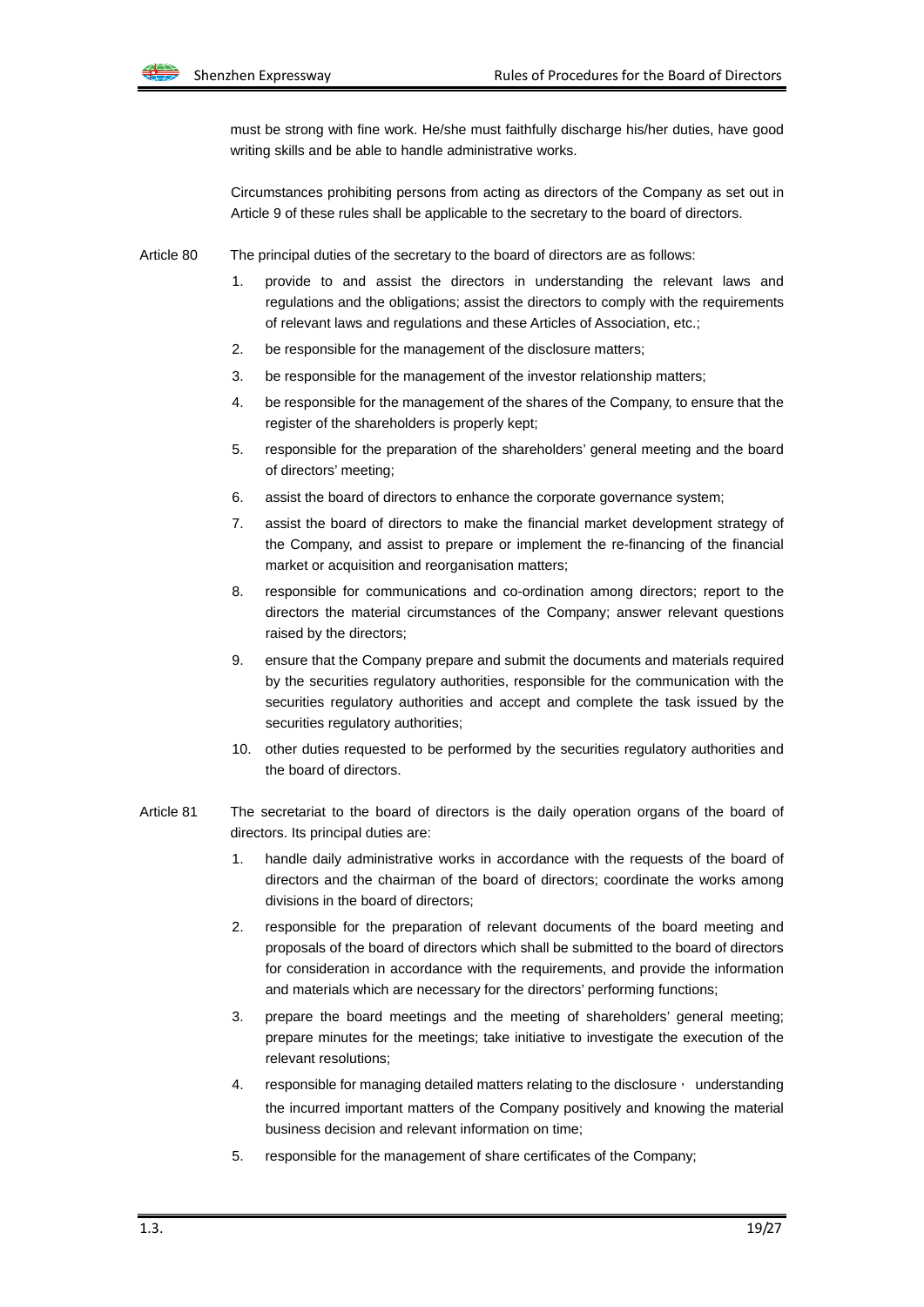- 6. as required by the board of directors, participate in the consultation on and analysis of the matters to be decided by the board of directors, offering relevant opinions and suggestions;
- 7. take initiative and active communication with the securities regulatory authorities; prepare documents and materials need to be submitted by the Company on the requirements of the securities regulatory authorities, implement and organise the working task issued by the securities regulatory authorities;
- 8. coordinate and handle the relationship between the Company and investors, and keep fluent communication with the investors, agents and media;
- 9. manage the documents relating to the shares of the Company, disclosure, corporate governance system, shareholders' general meeting and the board meeting;
- 10. complete other matters required by the board of directors and directors;
- 11. complete other matters designated by directors.

#### **Chapter 9 Board Meeting**

#### *Section 1 — Meeting Preparation and Notices*

- Article 82 The board of directors shall hold meetings on a regular basis. The board of directors shall convene meetings at least four times a year.
- Article 83 The board of directors shall convene full board meetings prior to the publication of the periodic results and interim results. When compared to the resolutions passed by circulation of the documents, full board meetings must be attended by a majority of the directors in person, discussing and passing the resolutions. Every director must at least attend one of the meetings.
- Article 84 The chairman of the board of directors shall convene a provisional board meeting upon occurrence of any of the following circumstances:
	- 1. when the chairman of the board of directors thinks fit;
	- 2. when jointly proposed by above one-third of the directors;
	- 3. when proposed by the supervisory committee;
	- 4. when proposed by the president;
	- 5. when proposed by above one-half of the independent directors.
	- 6. shareholders holding 10% or more of the voting rights.
- Article 85 The written notice of a regular board meeting shall be given to all directors by hand, by fax, by mail or by other method agreed by the directors fourteen days before the date of such meeting. All directors shall be notified of the ad hoc board meetings by the abovementioned manners five days before the date of such meeting.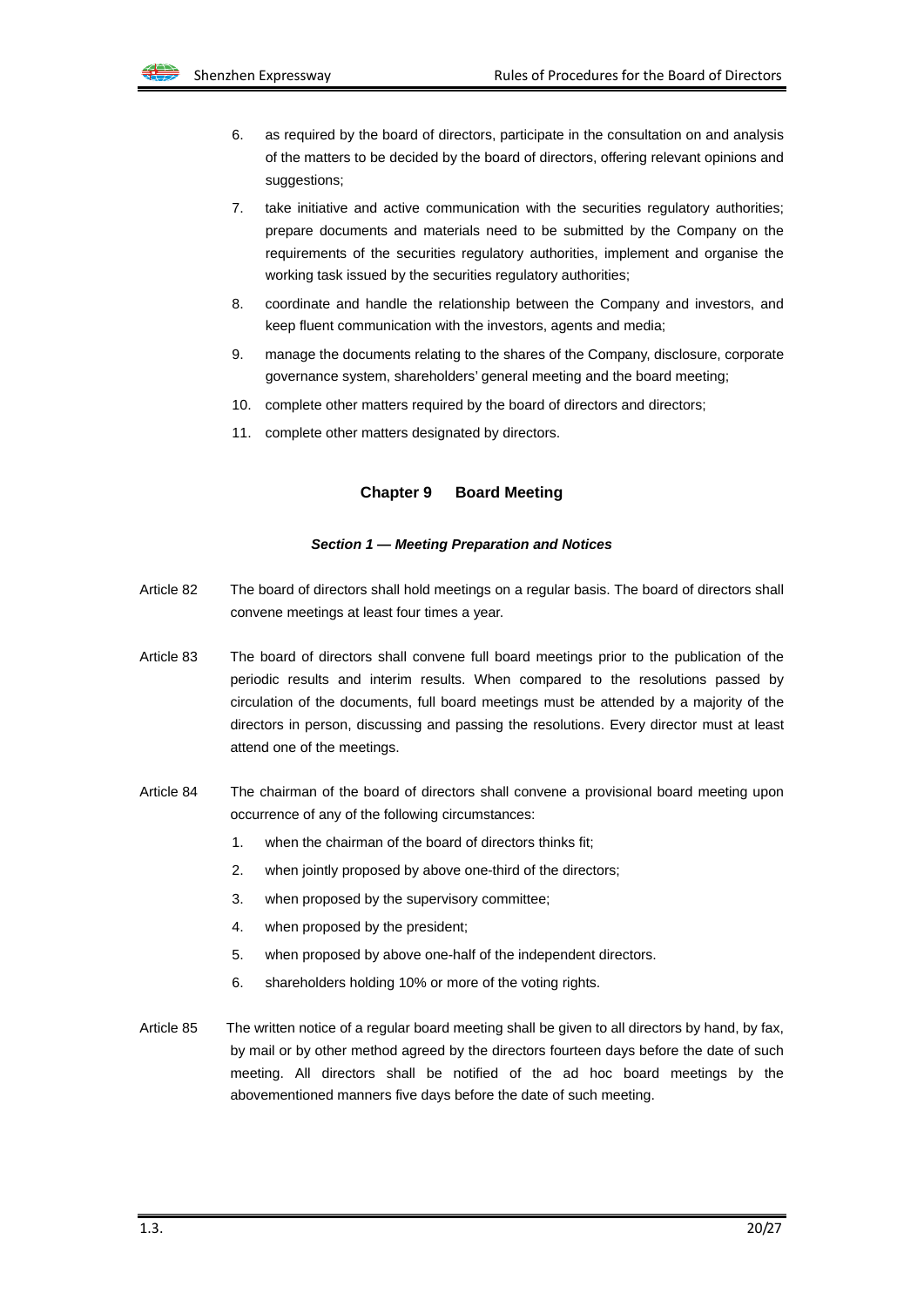Where the notice has given, if the time of the meeting need to be postponed, the place of the meeting need to be changed or the agenda of the meeting increased, decreased or is cancelled, the alternation notice shall be given three days prior to the designated date of the meeting and explain the matters changed.

In case of emergency where compliance with the above time-frame is not possible, all directors may sign a letter to agree and accept convening of a board meeting within a short time or adjust the agenda of the meeting.

- Article 86 Written notice of a board meeting shall contain time, place, agenda of such meeting and the date of the issue of such notice.
- Article 87 Before the notice is given, the secretariat to the board of directors shall collect the opinions of the board of directors and formulate the agenda for the consideration and approval of the chairman of the board of directors. Prior to the consideration of the agenda, the chairman of the board of directors shall collect the opinions of the president and the senior management if necessary.
- Article 88 Where the board of directors' extraordinary meeting is held in accordance with paragraph 2 to 6 of Article 84 of these rules, the proposer shall submit the signed proposals in writing through the secretariat to the board of directors or submit the same to the chairman of the board of directors. The proposals shall include the follows:
	- 1. the name or the description of the proposer;
	- 2. the reasons or the object facts of the proposals;
	- 3. the time, period, place and method of the proposed meeting;
	- 4. the clear and detailed agenda;
	- 5. the contact method of the proposer and the date of the proposal, etc.

The agenda shall fall within the scope of the functions and power of board of directors stipulated in these Articles of Association, and the resolutions and materials relating to the agenda shall be submitted together.

The chairman of the board of directors shall convene the board meeting within five working days upon the receiving of the proposal. If the chairman of the board of directors thinks the agenda is not clear or the content and materials are not sufficient, he/she shall suggest the proposer to make amendments or supplements. If the meeting cannot be held due to the agenda is unclear, it violates the requirements of laws and regulations or these Articles of Association, or the agenda with amendments or supplements are still unclear, the chairman of the board of directors shall make a duly explain to the proposer.

Article 89 If the chairman of the board of directors thinks the relevant agenda is non-material agenda and such agenda need not to be discussed, pursuant to the procedures of Article109, the resolution can be formulated by signing the written resolution and the meeting notice need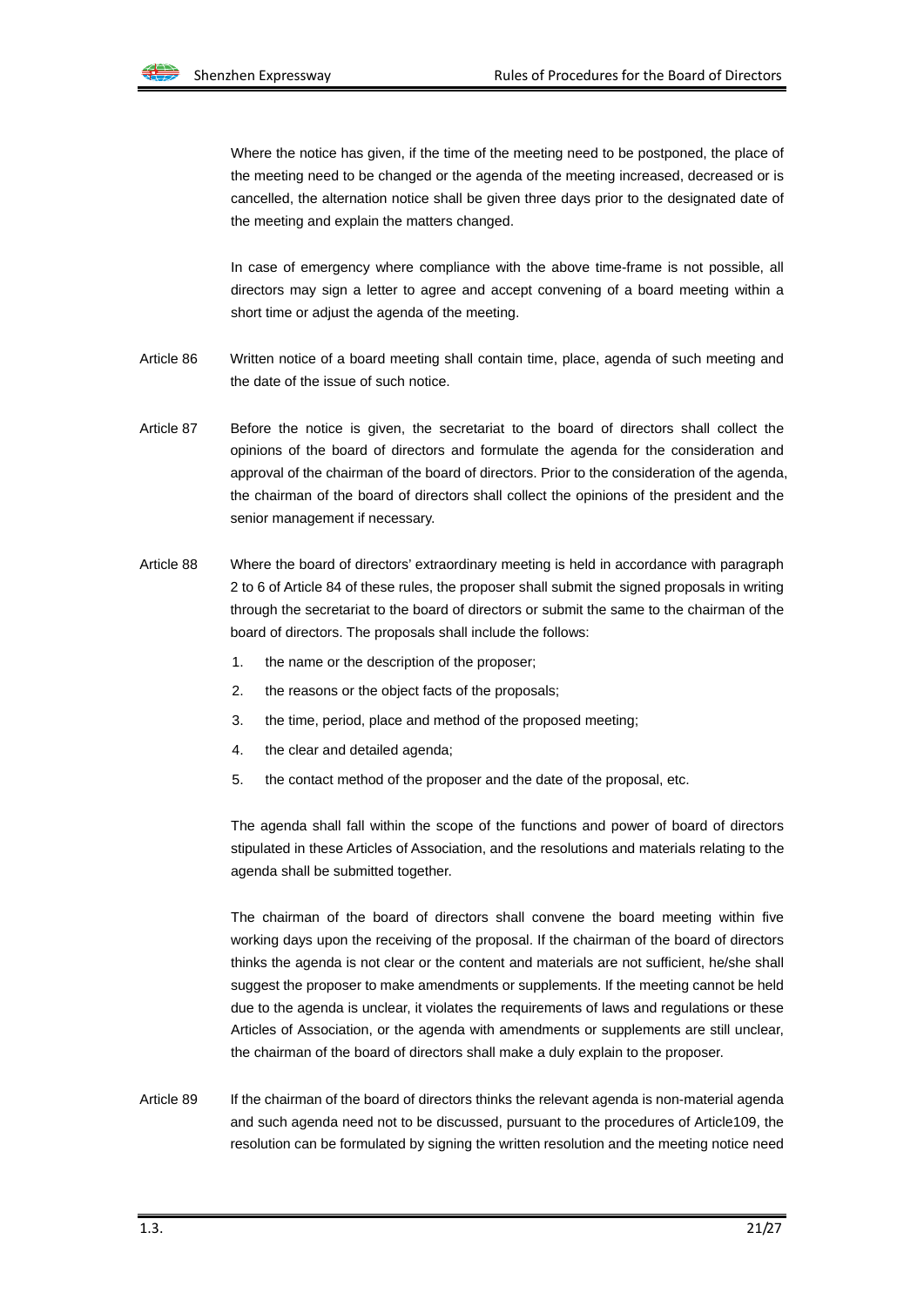not to be issued. Where more than one-third or one-half of directors think it is necessary to held a meeting, such directors can propose to held a meeting jointly.

- Article 90 After adopting the proposal into the proposed resolutions upon review by the chairman of the board of directors, the relevant department and staff shall give the formal proposed resolutions to the secretariat to the board of directors as soon as possible upon issuing the notice of board meeting. Relevant materials shall be given to all directors by hand, by fax, by courier or by other methods agreed by the directors at least three days prior to the date of the meeting. Directors can request for supplementary materials.
- Article 91 The directors shall confirm as soon as practicable upon receipt of the notice of the board meeting whether to attend board meeting or not.
- Article 92 When more than one-third of the directors or at least two independent directors consider that the information is inadequate or the proposed resolution is uncertain, they may jointly request to postpone board meeting in writing or adjourn part of the proposed resolutions in agenda, the board of directors shall follow the same.
- Article 93 The board of directors' meeting shall be presided by the chairman. If the chairman of the board of directors is unable to chair the board meeting, he/she shall designate one of the directors to convene and hold the board meeting on his/her behalf. If the chairman of the board of directors does not designate any director to perform duties on his/her behalf, more than one-half of the directors may jointly nominate one director to convene and chair such board meeting.
- Article 94 Where the executive directors make decision under the general authorisation of the board of directors, they shall convene the executive directors' meeting. Otherwise there are other requirements, the procedures of the executive directors' meeting shall be as same as that of the board meeting.
- Article 95 The executive directors meeting may be convened by any executive director. There is no limitation on the time and method of notice but the director who convenes the meeting shall explain the time, place, agenda of the meeting and provide the proposals and relevant documents to facilitate the consideration and decision of the executive directors' meeting. The president is responsible for the submitting and reporting the review results and opinions of the president's office on the relevant proposals.

#### *Section 2 — Convening of Meeting*

- Article 96 The board meeting shall only be convened upon more than half of the directors attending the meeting. The directors who by written instrument appoint another director to attend the board meeting on his/her behalf shall be deemed to have attended such board meeting.
- Article 97 As a principle, directors shall present the meeting in person. If the directors are unable to attend the board meeting for reasons, he/she shall review the materials of the meeting and form clear opinions, then he/she may appoint in writing other director to exercise his/her powers in the meeting on his/her behalf. The written instrument of appointment shall state the director's reasons for the absence, the nominee's name, scope of appointment and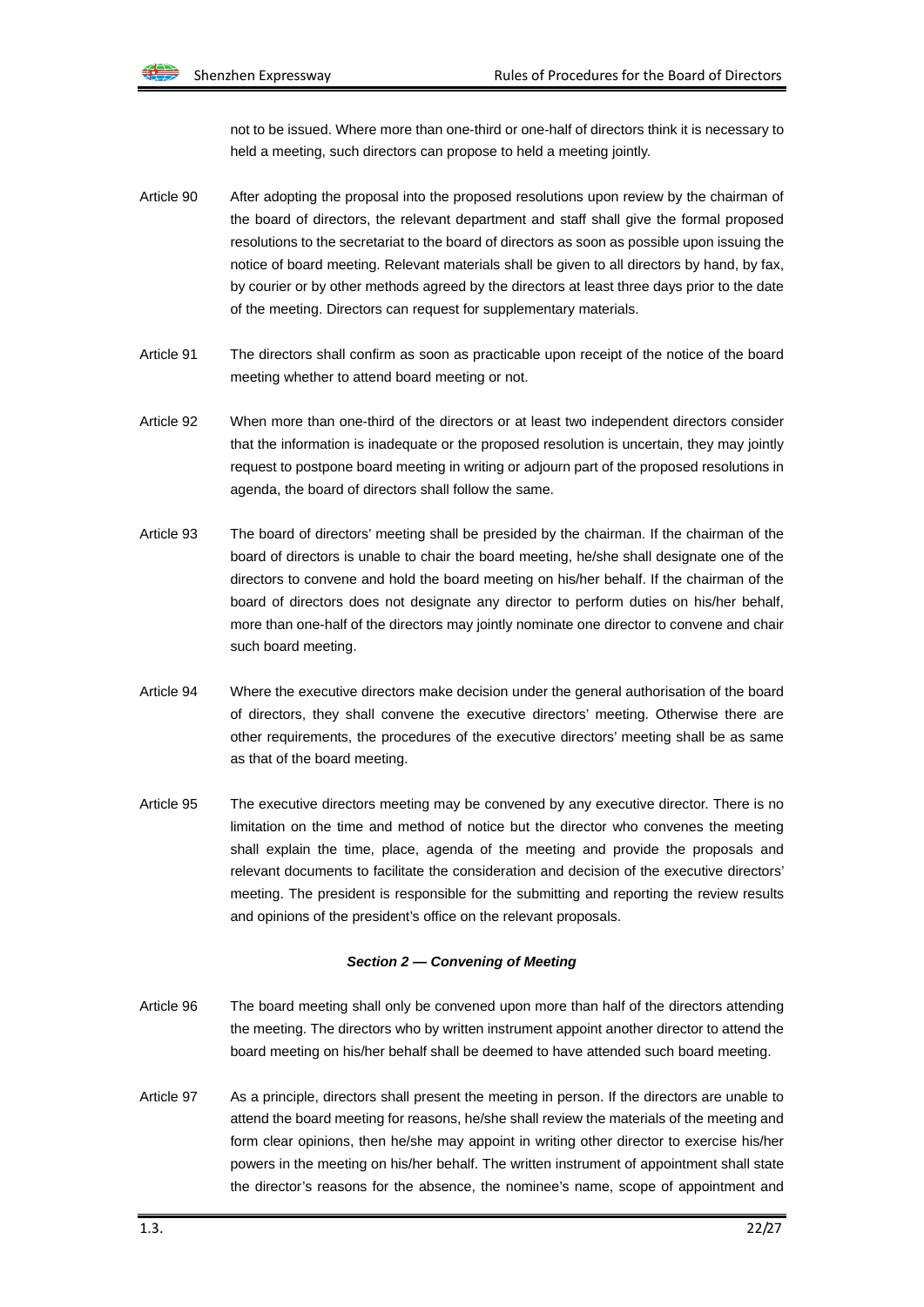

authorisation, period of validity, and the appointing director shall sign or seal the written instrument.

- Article 98 The limitations of the proxy:
	- 1. The director attending such a meeting on another's behalf shall exercise his/her rights within the scope of authority granted to him/her.
	- 2. When reviewing the connected transactions, the unconnected director shall not appoint the connected director to attend the meeting.
	- 3. The independent director shall not appoint non-independent director to attend the meeting.
	- 4. The director shall not appoint other directors to attend the meeting without stating his/her personal opinion on the proposal and the voting intention.
	- 5. A director shall not be appointed by more than two directors.
- Article 99 The director who is unable to attend the board meeting and has not appointed other director to vote on his/her behalf shall be treated to have had waived his/her vote in such board meeting. The director waiving his/her vote shall not exonerate his/her joint liability for any resolutions passed in such board meeting.
- Article 100 Board meeting may be convened by communications facilities, including but not limited to telephone, internet or other similar communication methods. Provided that the attending directors are able to hear other directors clearly, understand their opinions and communicate with each other, all attending directors shall be deemed to have attended the board meeting in person.
- Article 101 The executive directors meeting shall be convened on condition that more than two-thirds of the executive directors attend the meeting. The executive directors shall exercise the voting rights in person and shall not appoint others to exercise such rights.

The executive directors' meeting shall be presided by an executive director who is recommended jointly by more than one-half of the executive directors attending the meeting. As a principle, the secretary of the meeting shall be the secretary to the board of directors.

#### *Section 3 — Validity of Resolutions and Directors' Responsibility*

Article 102 Every director has one vote. In case of equality between vote for and vote against a resolution, the chairman of the board of directors has one casting vote.

> There are three kinds of a director's voting, for, against and abstain from voting, a director who votes against or abstain from voting shall explain the reasons and the basis; where a director who does not vote or vote more than two intentions at the same time, the moderator or the chairman shall require such director to vote again, if he/she rejects to vote, he/she shall be deemed to be abstain from voting.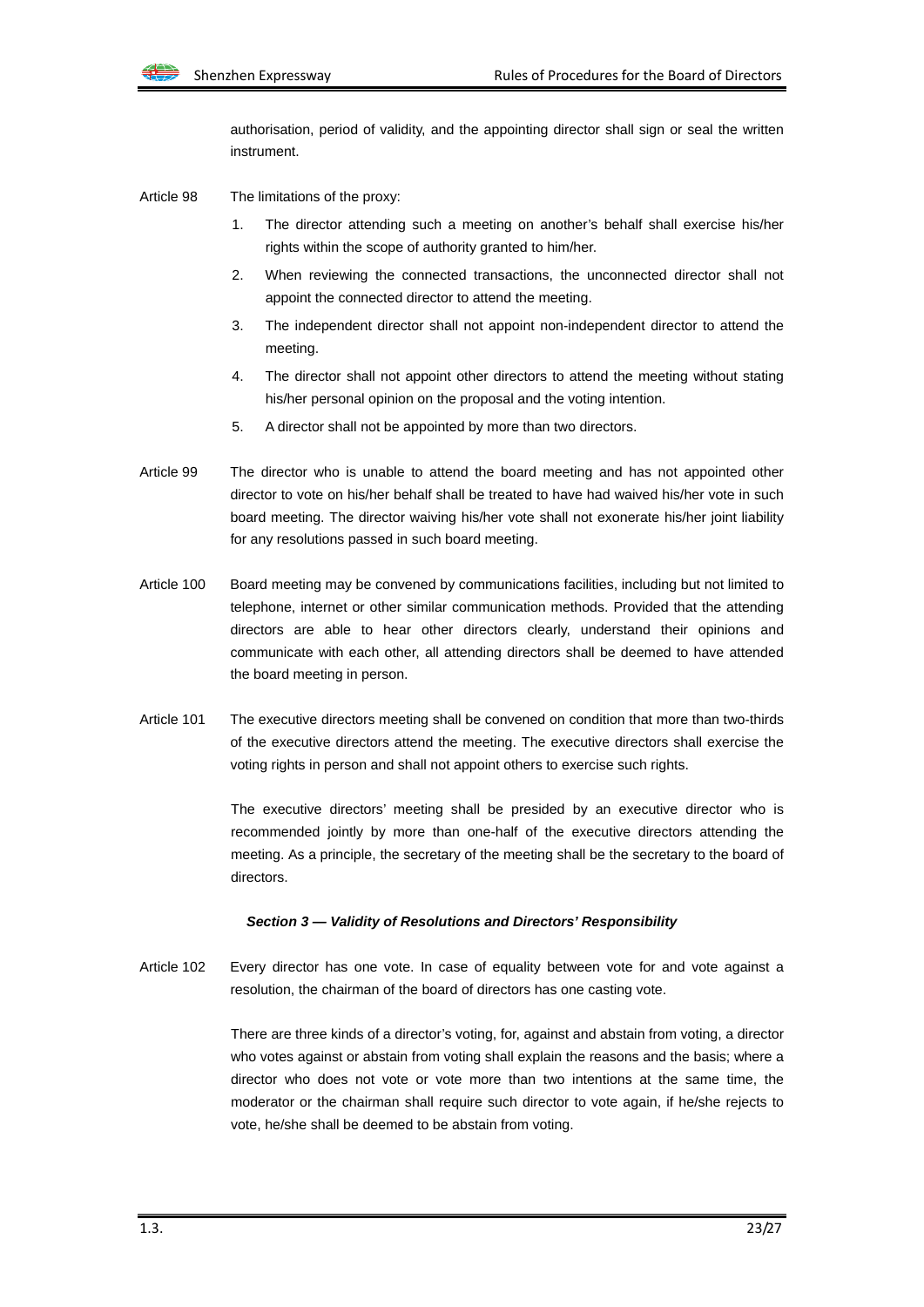- Article 103 Otherwise specified in the laws and regulations and these Articles of Association, the board of directors may pass resolutions by majority vote. The following matters must be passed by two-thirds of the directors:
	- 1. proposals for increase or reduction of registered capital and issue of bond;
	- 2. proposals for merger, division and dissolution of the Company;
	- 3. proposal for amendments of these Articles of Association;
	- 4. guarantee for third parties;
	- 5. application for winding up of the Company.
- Article 104 When a director has personal interest and conflict with a proposed resolution in board meeting, the challenge circumstances are clearly required under the regulatory rules, or the director thinks himself/herself need to be challenged, such director shall be challenged and without voting rights. When counting the quorum directors attending the meeting, he/she shall not be counted in the quorum. A resolution shall be passed by the board of directors if more than one-half of the directors attending the meeting who are not challenged passed the resolution. Where the directors who are not challenged attending the meeting are less than three persons, the board of directors shall submit such proposal to the shareholders' general meeting' review.
- Article 105 The resolutions reviewed in the executive directors' meeting shall be passed by more than two-thirds of the executive directors. Upon the following circumstances occurred, the reviewed resolutions shall be submit to the board of directors' meeting for reviewing:
	- 1. more than one-third of the executive directors object the resolution;
	- 2. pursuant to the relevant regulatory rules or the requirements of the corporate governance rules, there are challenge circumstances that leads to the executive directors who can vote in the meeting is less than two-thirds of the total number of the executive directors;
	- 3. the president of the Company or more than one-third of the executive directors propose to submit the resolution to the board of director's meeting for discussion.
- Article 106 The directors shall have responsibility for board resolutions.

When the Company suffers loss as a result of board resolutions violating the law and regulations or these Articles of Association:

- 1. the director who votes for the resolutions or appoints other director to vote for the resolutions shall bear the direct responsibility;
- 2. the director who votes against and states his/her objection when vote and requests such objection to be recorded in board minutes shall be exonerated from the responsibility;
- 3. the director who abstains his/her votes or neither attends nor appoints other person to attend board meeting shall not exonerated from the responsibility;
- 4. the director who states his/her objection in the discussion but does not vote against the resolutions or who does not clearly state objection and does not request to record his/her objection in board minutes shall not exonerated from the responsibility;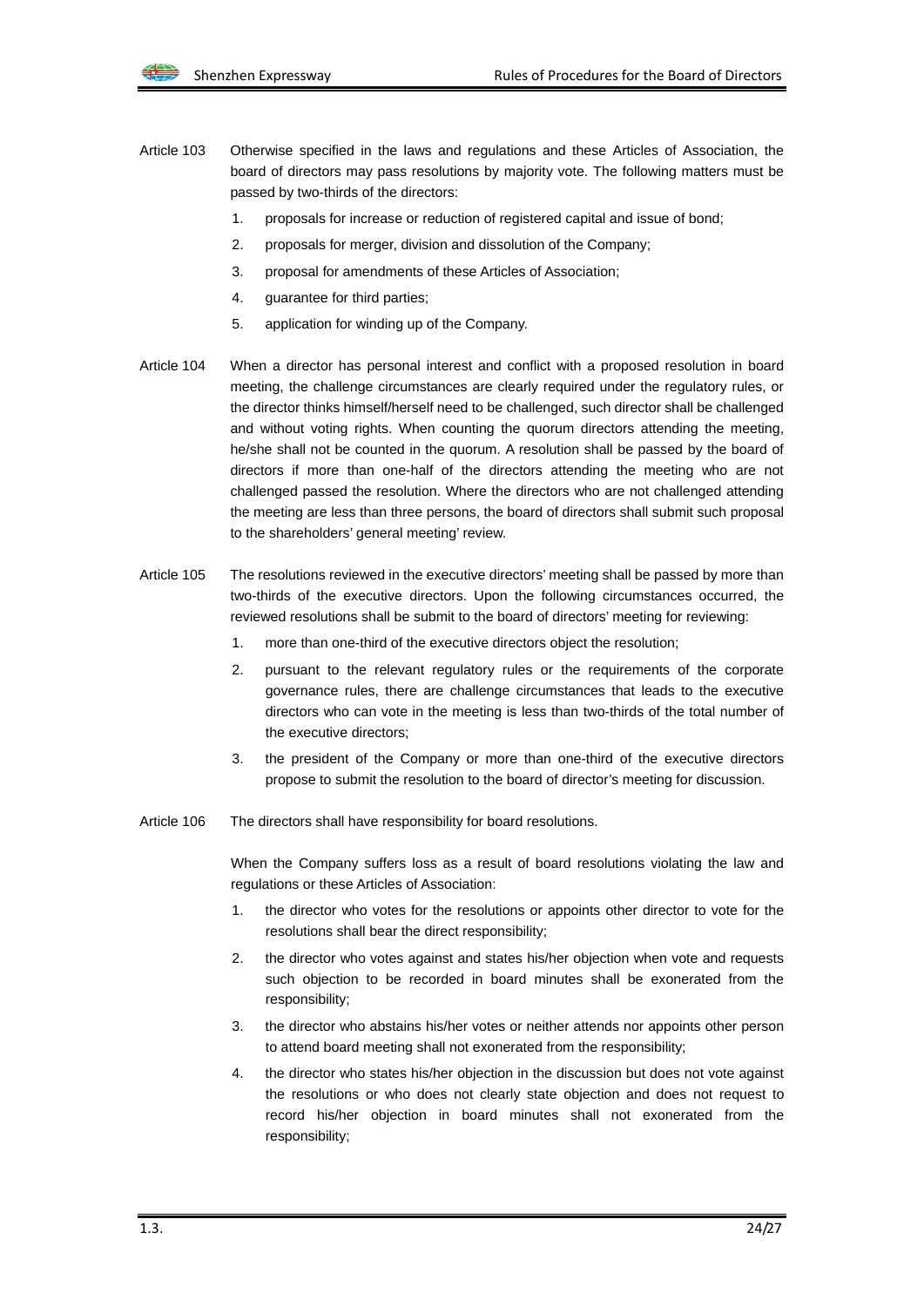

5. when the independent directors have conflicting view with other directors and this is recorded in board minutes, the independent directors and other directors shall bear respective responsibility accordingly.

#### *Section 4 — Rules of Procedures*

- Article 107 The procedures for the board meeting convened by the board of directors in accordance with the agenda as set out in the notice of the board meeting:
	- 1. introduction by the persons who make the proposed resolutions or by the directors or related persons in charge of the matter;
	- 2. attending directors raise questions and discuss; the directors shall read the relevant materials carefully and give opinion independently and prudentially on the basis of understanding the materials;
	- 3. if there is unanimous view, the chairman may propose to pass the resolutions by hands or votes; if the difference among the views are large, the resolutions shall be passed by votes, and the directors who against or abstain from voting shall explain the reasons and the basis;
	- 4. the resolutions of the board of directors shall be in writing and the attending directors and the appointed directors shall sign on the board resolutions.
- Article 108 The board of directors shall prepare minutes of meeting for the decision made in relation to the matters considered in the meeting.

The minutes of meetings of the board of directors shall include the following:

- 1. date and venue of the meeting and the name of the convener;
- 2. names of the directors attended in person and names of the directors (proxies. who are appointed by others to attend the board meeting;
- 3. agenda of the meeting;
- 4. key points of the directors' speeches;
- 5. voting method and results of each of the resolutions.

The draft and final version of the minutes of the board meeting shall be sent to all the directors within a reasonable time after the meeting. The draft minutes is for the directors' comments and the final version is for the inspection.

The minutes of the board meeting, the signatures of the directors who attend the meeting and the proxy instrument shall be kept together as the Company's file. The board meeting may also be kept by way of conference recording, etc. so as to formulate a reference to the minutes of meeting.

Article 109 The board of directors may pass resolutions by signing resolutions in writing on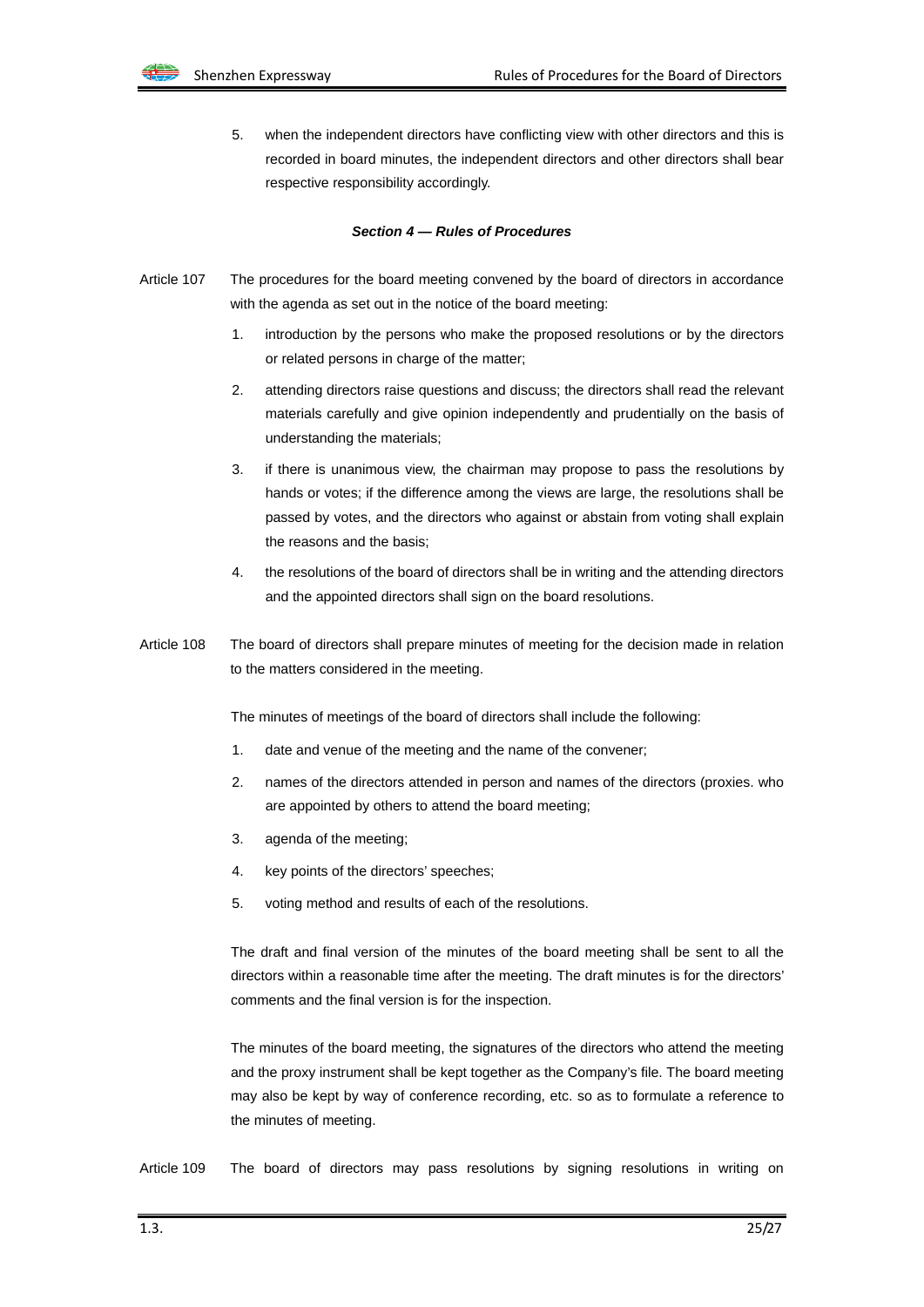

non-material matters. The procedures for formulating the resolutions are as follows:

- 1. the draft resolutions shall be sent to every director by hand, by fax, by courier or by other method agreed by such director within a reasonable time;
- 2. all directors shall sign for, against or abstain from voting on the draft resolutions upon receipt; the directors who sign against or abstain from voting shall explain the reasons and basis;
- 3. the signed resolutions shall be sent to the secretary to the board of directors by hand, by fax, by courier or by other method agreed by such director;
- 4. if the directors who sign for on the resolution forms the quorum, the draft resolutions shall form resolutions of the board of directors;
- Article 110 The executive directors shall make minutes of the resolutions and all the executive directors who attend the meeting shall sign on the minutes. The minutes shall include the time, place, the attending members, the particulars and the content of the resolution.
- Article 111 Where a resolution is not passed, if the relevant conditions and factors are not materially changed, the board of directors shall not review the same resolution within one month.
- Article 112 Material matters shall not be passed by other methods. Matters involving conflict of economic interest of the major shareholder or directors shall be passed in a board meeting. If the board of directors pass resolutions in other methods other than convening a board meeting, it shall report such resolutions to all the directors periodically.
- Article 113 Unless with the prior notice, non-director president and supervisors may attend board meetings, have the rights to receive notice of the meetings of the board of directors and speak in such meetings. The board of directors may as required by work invite other persons to attend the meetings. The secretariat to the board of directors shall give notice of and arrange the schedule of the meetings of the board of directors. Attendees do not have rights to vote.

Non-director president may request for review of the resolutions passed upon his/her proposal once.

#### *Section 5 — Others*

Article 114 The files of the board of directors, including but not limited to the resolutions of the board of directors, the minutes, the resolutions in writing and the minutes of the executive directors' meeting, etc., shall be kept as the Company's files for ten years.